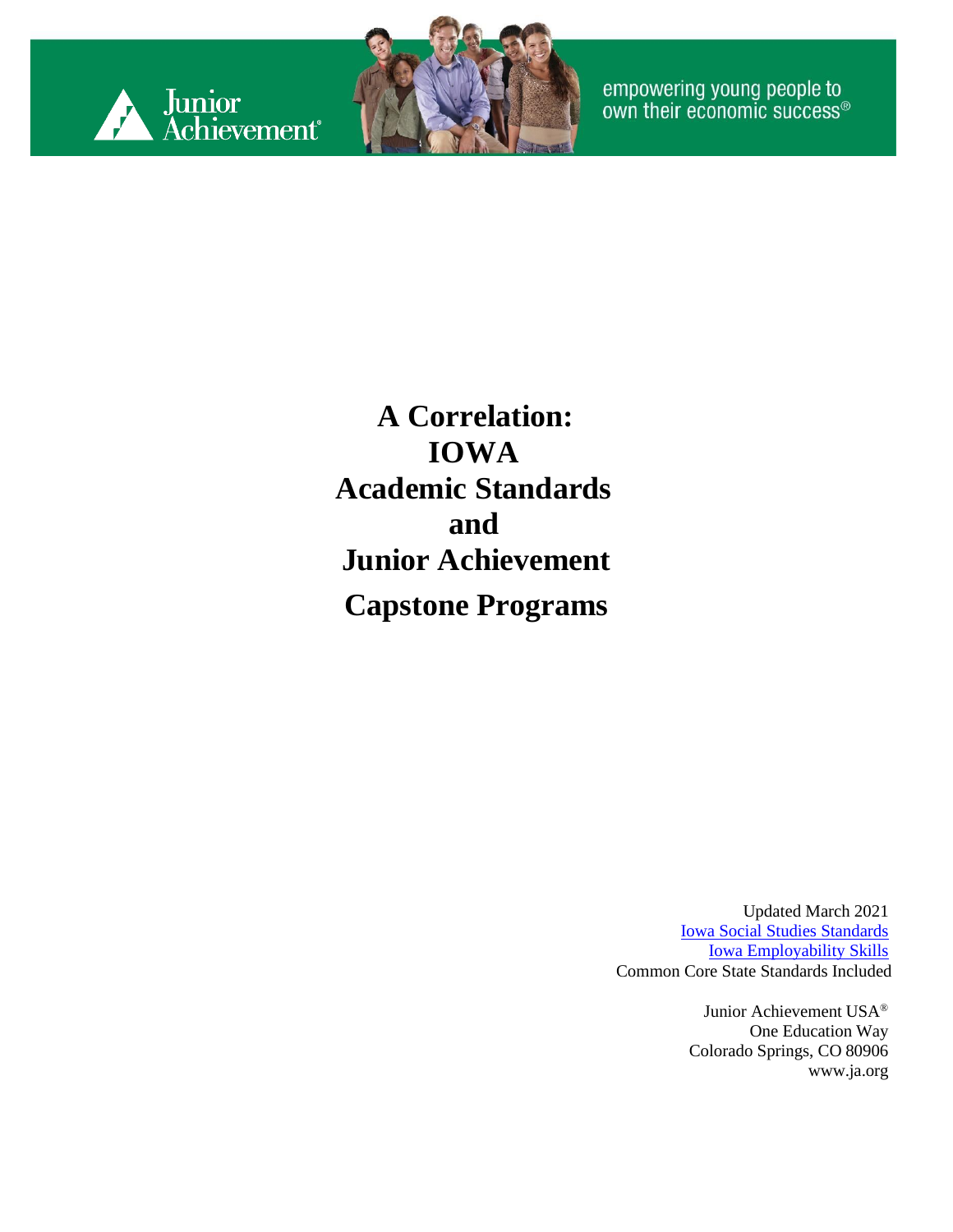#### **Overview**

The following correlation features the knowledge and skills that students are introduced to in JA Capstone Programs and how they correspond to Connecticut's state Social Studies Framework. The correlation is not meant to be exhaustive, nor is it intended to infer that any one resource will completely address any given standard. It is designed to show how *JA BizTown®* and *JA Finance Park®* will enhance or complement efforts to meet educational standards. Alternate delivery methods, such as student self-guided, cover the same learning objectives for social studies standards and the JA Pathway Competencies. However, the varied implementation models may cause slight variation in English Language Arts and Mathematics correlations.

*JA BizTown* encompasses important elements of work readiness, entrepreneurship, and financial literacy, providing students with a solid foundation of business, economics, and free enterprise education. Through daily lessons, hands-on activities, and active participation in a simulated community designed to support differentiated learning styles, students develop a strong understanding of the relationship between what they learn in school and successful participation in an economy. *JA BizTown* helps prepare students for a lifetime of learning and academic achievement.

*JA BizTown Adventures* is an alternative (or supplement) to the simulated community experience when students do not have access to a facility. It provides the same great social studies, work readiness, entrepreneurship, and financial literacy concepts in an online selfguided format. *JA BizTown Adventures* can be easily used in remote implementation and independent study when combined with the student self-guided implementation of the *JA BizTown* curriculum. Both implementation options augment students' core curriculum in social studies, English language arts, and mathematics. Throughout the programs, students use critical-thinking skills to learn about key concepts as they explore and enhance their understanding of free enterprise.

*JA Finance Park* lessons address fundamental financial literacy and economic concepts, explore career interests and opportunities, and develop work-readiness skills. The lessons. culminate in a hands-on budgeting simulation that includes decisions related to income, expenses, savings, and credit.

The *JA Finance Park* program provides two curriculum levels: Entry Level and Advanced. The Entry Level curriculum is geared towards students who are new to personal finance or have never taken a financial literacy class. The JA Finance Park Advanced curriculum is geared towards high school students, and those with some prior knowledge of personal finances, allowing students a peek at their future financial decisions. All curriculum options provide educators a method of delivery that will best meet the needs of their students and culminate with a visit to JA Finance Park, a realistic on-site or mobile facility, where students engage with volunteers and put into practice what they've learned by developing a personal budget. JA Finance Park simulation is also available virtually in the classroom,

JA Finance Park Entry Level offers three implementations' options:

- Traditional classroom format educator-led presentation
- Project-Based Learning (PBL) format structured to include student group and independent work and a culminating project
- Student-self guided format designed for remote implementation and independent learning

JA Finance Park Advanced offers a teacher-led blended classroom curriculum with a number of optional self-guided extension activities.

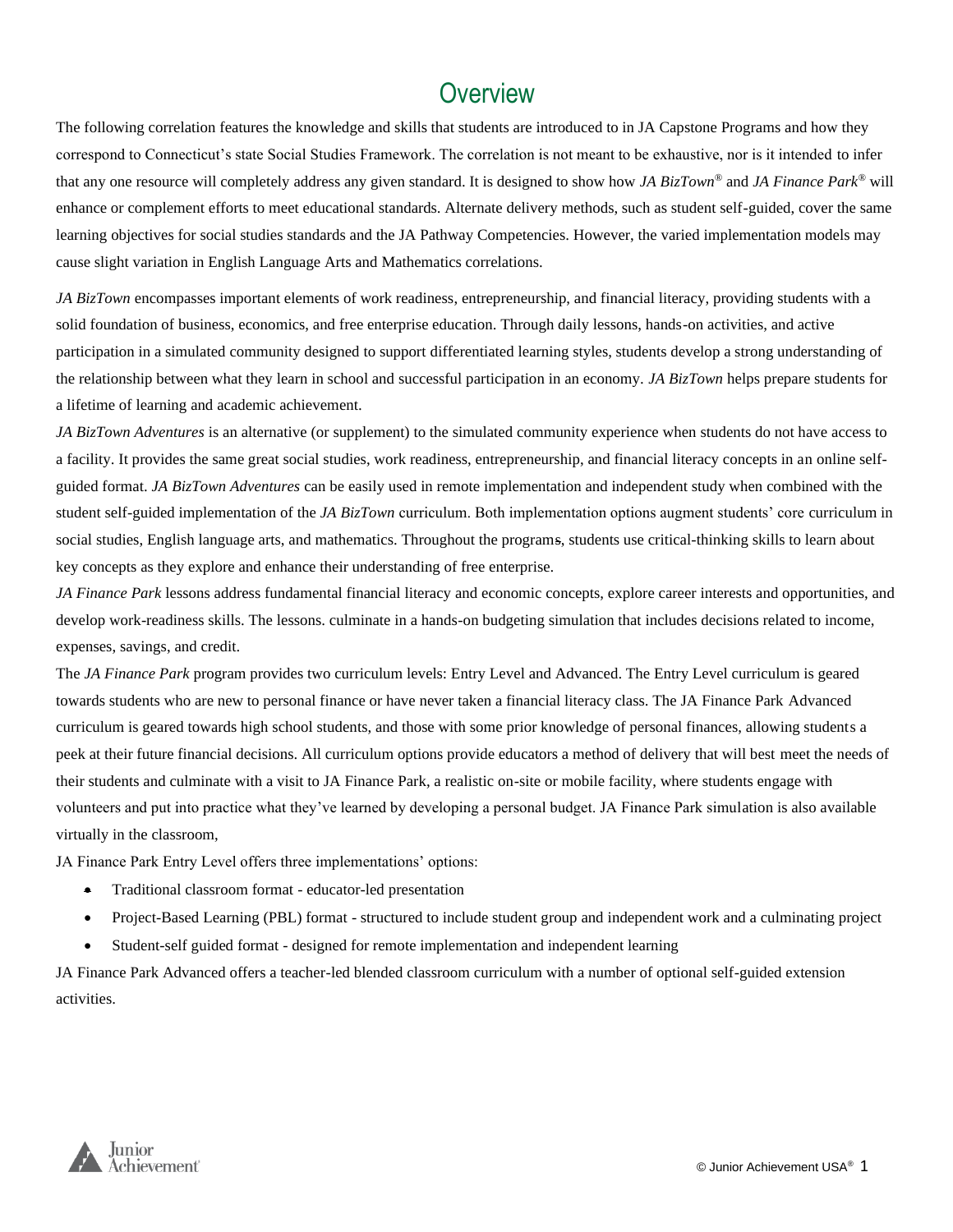| <b>Unit Description and</b><br><b>Learning Objectives</b>                                                                                                                                                                                                                                                                                                                                                                                                                                                                                                                                                                                                                                                                                                                                                                                                                                                                                                                                                                                                                           | <b>Social Studies</b><br><b>Standards</b>                                                                                                                                                                                                                                                                                                                                                                                                                                                                                                                                                                                                                                   | 21 <sup>st</sup> Century Skills                                                                                                                                                                                                                                                                                                                             | <b>English</b><br>Language<br><b>Arts</b>                                                                                                                                                                                            | <b>Math</b>                                                                                                                                               |
|-------------------------------------------------------------------------------------------------------------------------------------------------------------------------------------------------------------------------------------------------------------------------------------------------------------------------------------------------------------------------------------------------------------------------------------------------------------------------------------------------------------------------------------------------------------------------------------------------------------------------------------------------------------------------------------------------------------------------------------------------------------------------------------------------------------------------------------------------------------------------------------------------------------------------------------------------------------------------------------------------------------------------------------------------------------------------------------|-----------------------------------------------------------------------------------------------------------------------------------------------------------------------------------------------------------------------------------------------------------------------------------------------------------------------------------------------------------------------------------------------------------------------------------------------------------------------------------------------------------------------------------------------------------------------------------------------------------------------------------------------------------------------------|-------------------------------------------------------------------------------------------------------------------------------------------------------------------------------------------------------------------------------------------------------------------------------------------------------------------------------------------------------------|--------------------------------------------------------------------------------------------------------------------------------------------------------------------------------------------------------------------------------------|-----------------------------------------------------------------------------------------------------------------------------------------------------------|
| <b>Unit 1: Financial Literacy</b><br>You must have money to spend<br>money. Students need to understand<br>this fundamental concept of earning<br>and spending if they are to grasp the<br>importance of sound personal finance.<br>This unit introduces students to bank<br>services and practices that will help<br>them to be successful in JA BizTown<br>and in life.<br>Objectives:<br>Students will:<br>• Extrapolate services offered by<br>financial institutions<br>• Complete a bank account<br>application<br>• Demonstrate an ability to endorse a<br>paycheck<br>• Complete a deposit ticket<br>• Maintain a check register correctly<br>• Describe the consequences of<br>insufficient funds<br>• Write and sign checks<br>• State the benefit of an interest-<br>earning savings account<br>• Explain how money in a savings<br>account grows<br>• Explore the differences between<br>checks, debit cards, and credit cards<br>• Explain how money changes hands<br>when a debit card is used<br>• Demonstrate use of a check register<br>to record a debit purchase | SS.4.15. Identify factors that<br>can influence people's different<br>spending and saving choices.<br>(21st century skills)<br>SS.5.16. Demonstrate ways to<br>monitor how money is spent<br>and saved. (21st century skills)<br>SS.6.24. Explain how personal<br>financial decisions are<br>influenced by an individual's<br>interpretation of needs and<br>wants. (21st century skills)<br>SS.6.25. Demonstrate how to<br>allocate income for spending,<br>saving and giving.<br>SS.6.26. Explain how debit<br>cards differ from credit cards.<br>gift cards, and savings accounts.<br>SS.6.27. Identify the advantages<br>and disadvantages of various<br>savings tools. | Communicate and work<br>productively with others<br>emphasizing collaboration and<br>cultural awareness to produce<br>quality work. (21.3-5.ES.1)<br>Work appropriately and<br>productively with others.<br>Use different perspectives to<br>increase innovation and the quality<br>of work.<br>Use appropriate principles of<br>communication effectively. | <b>Grade 4</b><br>RIA.3<br>RI.4.4<br>RI.4.5<br>RI.4.7<br>SL.4.1<br>SL.4.3<br>L.4.4<br>Grade 5<br>RI.5.4<br>RI.5.5<br>RI.5.7<br>SL.5.1<br>L.5.1<br>L.5.3<br>L.5.4<br>Grade 6<br>RI.6.7<br>SL.6.1<br>SL.6.2<br>L.6.1<br>L.6.3<br>L.6.4 | <b>Grade 4</b><br>$4.$ NBT $.3$<br>$4.$ NBT $.4$<br>Grade 5<br>5.NBT.5<br>5.NBT.7<br>Grade 6<br>6.NS.3<br><b>Mathematical</b><br>Practices 4-6<br>$1 - 7$ |

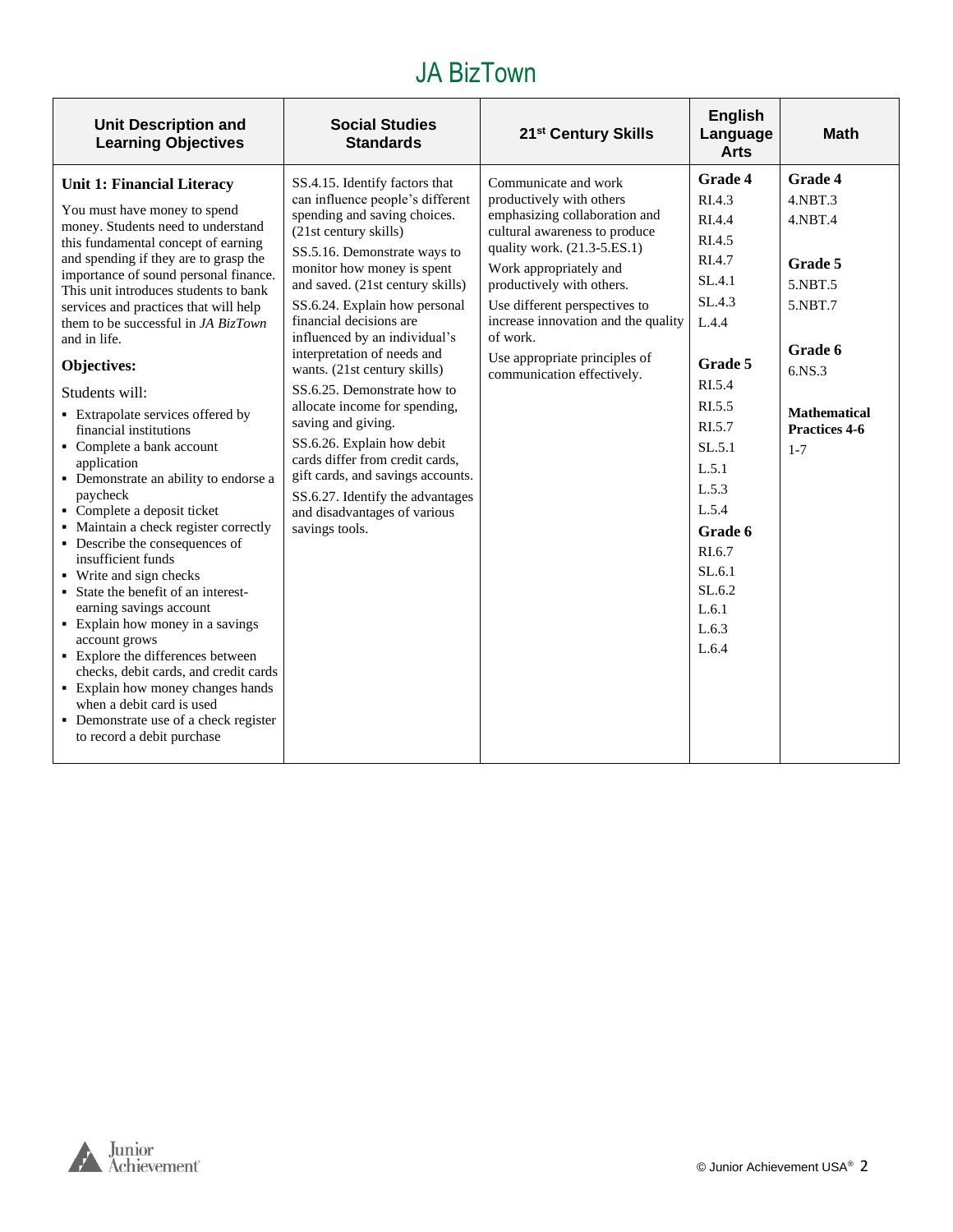| <b>Unit Description and</b><br><b>Learning Objectives</b>                                                                                                                                                                                                                                                                                                                                                                                                                                                                                                                                                                                                                                                                                                                                                                                                                                                                                                                                                                                                                                                                      | <b>Social Studies Standards</b>                                                                                                                                                                                                                                                                                                                                                                                                                                                                                                                                                                                                                                         | 21 <sup>st</sup> Century Skills                                                                                                                                                                                                                                                                                                                                                                                                                                                                                                                                                 | <b>English</b><br>Language<br><b>Arts</b>                                                                                                                                                                                                     | <b>Math</b>                                                                                                             |
|--------------------------------------------------------------------------------------------------------------------------------------------------------------------------------------------------------------------------------------------------------------------------------------------------------------------------------------------------------------------------------------------------------------------------------------------------------------------------------------------------------------------------------------------------------------------------------------------------------------------------------------------------------------------------------------------------------------------------------------------------------------------------------------------------------------------------------------------------------------------------------------------------------------------------------------------------------------------------------------------------------------------------------------------------------------------------------------------------------------------------------|-------------------------------------------------------------------------------------------------------------------------------------------------------------------------------------------------------------------------------------------------------------------------------------------------------------------------------------------------------------------------------------------------------------------------------------------------------------------------------------------------------------------------------------------------------------------------------------------------------------------------------------------------------------------------|---------------------------------------------------------------------------------------------------------------------------------------------------------------------------------------------------------------------------------------------------------------------------------------------------------------------------------------------------------------------------------------------------------------------------------------------------------------------------------------------------------------------------------------------------------------------------------|-----------------------------------------------------------------------------------------------------------------------------------------------------------------------------------------------------------------------------------------------|-------------------------------------------------------------------------------------------------------------------------|
| Unit 2: Community and<br><b>Economy</b><br>Students explore their role as<br>citizens of a community. They are<br>introduced to the concept of the<br>skills)<br>circular flow of money and goods<br>in an economy. They define basic<br>economic concepts and discuss the<br>impact of taxes and philanthropy.<br>Objectives:<br>Students will:<br>• Define various vocabulary terms<br>• Explain how good citizens have a<br>sense of responsibility to others<br>and to their community<br>• Identify goods, services, and<br>resources (human, natural, and<br>capital)<br>• Demonstrate the circular flow of<br>an economy<br>• Discover the function of<br>businesses in producing goods<br>and services<br>• Define scarcity and learn more<br>about free enterprise<br>• Identify the three basic economic<br>questions (what, how, and for<br>whom to produce)<br>• Understand why people pay taxes<br>• Define gross pay and net pay<br>• Calculate tax by multiplying with<br>decimals<br>• Differentiate between public<br>goods and services and private<br>goods and services<br>• Give examples of philanthropy | SS.4.8. Evaluate how civic<br>virtues and democratic principles<br>have guided or do guide<br>governments, societies, and/or<br>communities. (21st century<br>SS.4.11. Describe how scarcity<br>requires a person to make a<br>choice and identify costs<br>associated with that choice.<br>SS.4.12. Using historical and/or<br>local examples, explain how<br>competition has influenced the<br>production of goods and services.<br>SS.5.13. Describe how goods and<br>services are produced and<br>distributed domestically and<br>globally.<br>SS.5.14. Explain how various<br>levels of government use taxes to<br>pay for the goods and services<br>they provide. | Communicate and work<br>productively with others<br>emphasizing collaboration and<br>cultural awareness to produce<br>quality work. (21.3-5.ES.1)<br>Work appropriately and<br>productively with others.<br>Use different perspectives to<br>increase innovation and the quality<br>of work.<br>Use appropriate principles of<br>communication effectively.<br>Practice leadership skills, and<br>demonstrate integrity, ethical<br>behavior, and social responsibility<br>in all activities. (21.3-<br>5.ES.3<br>Adapt to varied roles,<br>responsibilities, and expectations. | Grade 4<br>RI.4.7<br>W.4.8<br>SL.4.1<br>SL.4.2<br>SL.4.3<br>L.4.1<br>L.4.4<br>L.4.6<br>Grade 5<br>RI.5.7<br>W.5.8<br>SL.5.1<br>SL.5.2<br>SL.5.3<br>L.5.1<br>L.5.4<br>L.5.6<br>Grade 6<br>R.6.7<br>SL.6.1<br>SL.6.2<br>L.6.1<br>L.6.4<br>L.6.6 | Grade 4<br>4.MD.4<br>Grade 5<br>5.MD.2<br><b>Mathematical</b><br>Practices 4-6<br>1<br>$\overline{c}$<br>$\overline{4}$ |

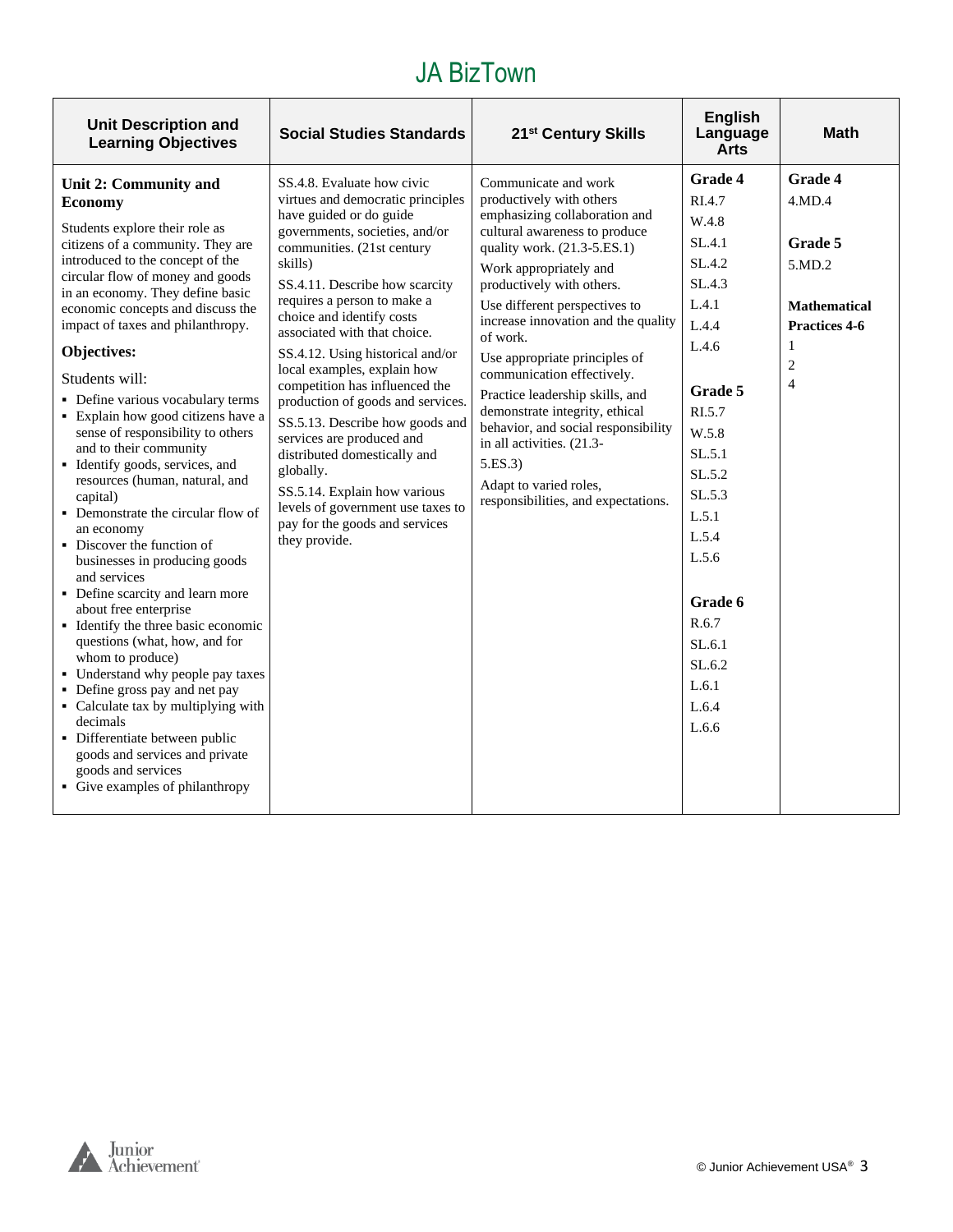| <b>Unit Description and</b><br><b>Learning Objectives</b>                                                                                                                                                                                                                                                                                                                                                                                                                                                                                                                                                                                                                                                                                                                                                                                                                                                                               | <b>Social Studies Standards</b>                                                                                                   | 21 <sup>st</sup> Century Skills                                                                                                                                                                                                                                                                                                                                                                            | English<br>Language<br><b>Arts</b>                                                                                                                                                                            | <b>Math</b>                                                                                           |
|-----------------------------------------------------------------------------------------------------------------------------------------------------------------------------------------------------------------------------------------------------------------------------------------------------------------------------------------------------------------------------------------------------------------------------------------------------------------------------------------------------------------------------------------------------------------------------------------------------------------------------------------------------------------------------------------------------------------------------------------------------------------------------------------------------------------------------------------------------------------------------------------------------------------------------------------|-----------------------------------------------------------------------------------------------------------------------------------|------------------------------------------------------------------------------------------------------------------------------------------------------------------------------------------------------------------------------------------------------------------------------------------------------------------------------------------------------------------------------------------------------------|---------------------------------------------------------------------------------------------------------------------------------------------------------------------------------------------------------------|-------------------------------------------------------------------------------------------------------|
| <b>Unit 3: Work Readiness</b><br>Citizens learn how their interests<br>and skills can lead to exciting<br>careers. They have an opportunity<br>to assess their own skills and<br>interests and to see what kinds of<br>jobs are available at JA BizTown.<br>They have an opportunity to fill out<br>a job application and experience the<br>job interview process.<br>Objectives:<br>Students will:<br>• Recognize their interests and<br>skills<br>• Explain the relevance of interests<br>and skills in career exploration<br>and planning<br>• Distinguish the differences<br>among the four primary career<br>types: people, ideas, data, and<br>things<br>• Categorize STEM careers into<br>different types<br>• Demonstrate appropriate<br>workplace behaviors<br>• Define resume, job interview,<br>and applicant<br>• Complete a job application<br>• Model appropriate business<br>greetings<br>• Demonstrate proper interview | SS.6.24. Explain how personal<br>financial decisions are influenced<br>(by an individual's interpretation<br>of needs and wants.) | Communicate and work<br>productively with others<br>emphasizing collaboration and<br>cultural awareness to produce<br>quality work. (21.3-5.ES.1)<br>Demonstrate initiative, creativity,<br>self-direction, and entrepreneurial<br>thinking to produce successful<br>outcomes. (21.3-5.ES.4)<br>Perform work without oversight.<br>Use time efficiently to manage<br>workload<br>Assess mastery of skills. | <b>Grade 4</b><br>RI.4.4<br>SL.4.1<br>L.4.1<br>L.4.2<br>L.4.4<br>L.4.6<br>Grade 5<br>RI.5.4<br>SL.5.1<br>L.5.1<br>L.5.2<br>L.5.4<br>L.5.6<br>Grade 6<br>SL.6.1<br>L.6.1<br>L.6.2<br>L <sub>6.4</sub><br>L.6.6 | <b>Grade 4</b><br>4.MD.4<br>Grade 5<br>5.MD.2<br><b>Mathematical</b><br>Practices 4-6<br>2<br>$4 - 6$ |
| skills                                                                                                                                                                                                                                                                                                                                                                                                                                                                                                                                                                                                                                                                                                                                                                                                                                                                                                                                  |                                                                                                                                   |                                                                                                                                                                                                                                                                                                                                                                                                            |                                                                                                                                                                                                               |                                                                                                       |

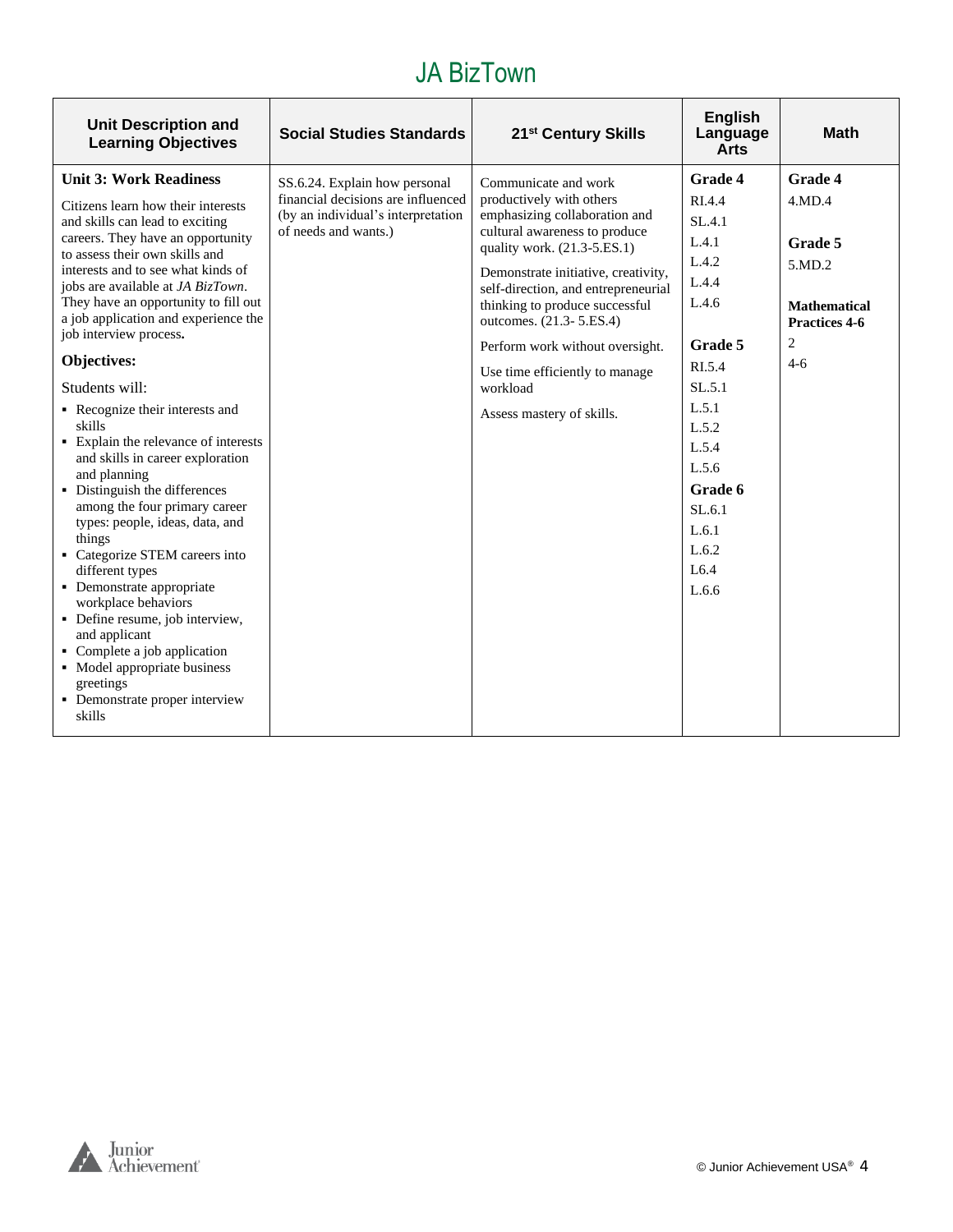| <b>Unit Description and Learning</b><br><b>Objectives</b>                                                                                                                                                                                                                                                                                                                                                                                                                                                                                                                                                                                                                                                                                                                                                                                                                                                      | <b>Social Studies Standards</b>                                                                                                                                                                                                                                                                                            | 21 <sup>st</sup> Century Skills                                                                                                                                                                                                                                                                                                                                                                                                                                                                                                                                                              | <b>English</b><br>Language<br><b>Arts</b>                                                                                                                                                                                                              | <b>Math</b>                                                                                                                       |
|----------------------------------------------------------------------------------------------------------------------------------------------------------------------------------------------------------------------------------------------------------------------------------------------------------------------------------------------------------------------------------------------------------------------------------------------------------------------------------------------------------------------------------------------------------------------------------------------------------------------------------------------------------------------------------------------------------------------------------------------------------------------------------------------------------------------------------------------------------------------------------------------------------------|----------------------------------------------------------------------------------------------------------------------------------------------------------------------------------------------------------------------------------------------------------------------------------------------------------------------------|----------------------------------------------------------------------------------------------------------------------------------------------------------------------------------------------------------------------------------------------------------------------------------------------------------------------------------------------------------------------------------------------------------------------------------------------------------------------------------------------------------------------------------------------------------------------------------------------|--------------------------------------------------------------------------------------------------------------------------------------------------------------------------------------------------------------------------------------------------------|-----------------------------------------------------------------------------------------------------------------------------------|
| <b>Unit 4: Business Management</b><br>Citizens prepare for their visit to JA<br>BizTown by working in business teams to<br>learn about key factors in operating a<br>business, such as teamwork, operation<br>costs, pricing, and advertising.<br>Objectives:<br>Students will:<br>• Describe costs associated with<br>operating a business<br>• Calculate business expenses<br>• Use teamwork to create a paragraph<br>that describes a business<br>• Define selling price, revenue, and<br>inventory<br>• Describe factors that affect selling<br>price<br>• Explain the relationship between<br>revenue, costs, and profit<br>• Define advertising<br>• Describe characteristics of effective<br>advertising<br>• Acknowledge how effective teamwork<br>and cooperation enhance business<br>teams<br>• Appreciate how careful completion of<br>details ensures a more successful JA<br><b>BizTown</b> visit | SS.4.16. Determine the<br>consequences of sharing personal<br>information with others. (21st<br>century skills)ELO<br>SS.5.18. Investigate ways that<br>personal information is fraudulently<br>obtained. (21st century skills)ELO<br>SS.6.28. Describe how to protect<br>one's identity from common threats<br><b>ELO</b> | Communicate and work<br>productively with others<br>emphasizing collaboration<br>and cultural awareness to<br>produce quality work.<br>$(21.3 - 5.ES.1)$<br>Adjust to various roles and<br>responsibilities and<br>understand the need to be<br>flexible to change. (21.3-<br>5.ES.2<br>Practice leadership skills,<br>and demonstrate integrity,<br>ethical behavior, and social<br>responsibility in all<br>activities. (21.3-5.ES.3)<br>Demonstrate initiative,<br>creativity, self-direction,<br>and entrepreneurial<br>thinking to produce<br>successful outcomes.<br>$(21.3 - 5.ES.4)$ | <b>Grade 4</b><br>W.4.1<br>W.4.2<br>W.4.4<br>SL.4.1<br>L.4.1<br>L.4.3<br>L.4.4<br>L.4.6<br>Grade 5<br>W.5.1<br>W.5.2<br>W.5.4<br>SL.5.1<br>L.5.1<br>L.5.3<br>L.5.4<br>L.5.6<br>Grade 6<br>W.6.1<br>W.6.4<br>SL.6.1<br>L.6.1<br>L.6.3<br>L.6.4<br>L.6.6 | <b>Grade 4</b><br>4.NBT.5<br>Grade 5<br>5.NBT.5<br>Grade 6<br>6.NS.2<br>6.NS.3<br><b>Mathematical</b><br>Practices 4-6<br>$1 - 7$ |

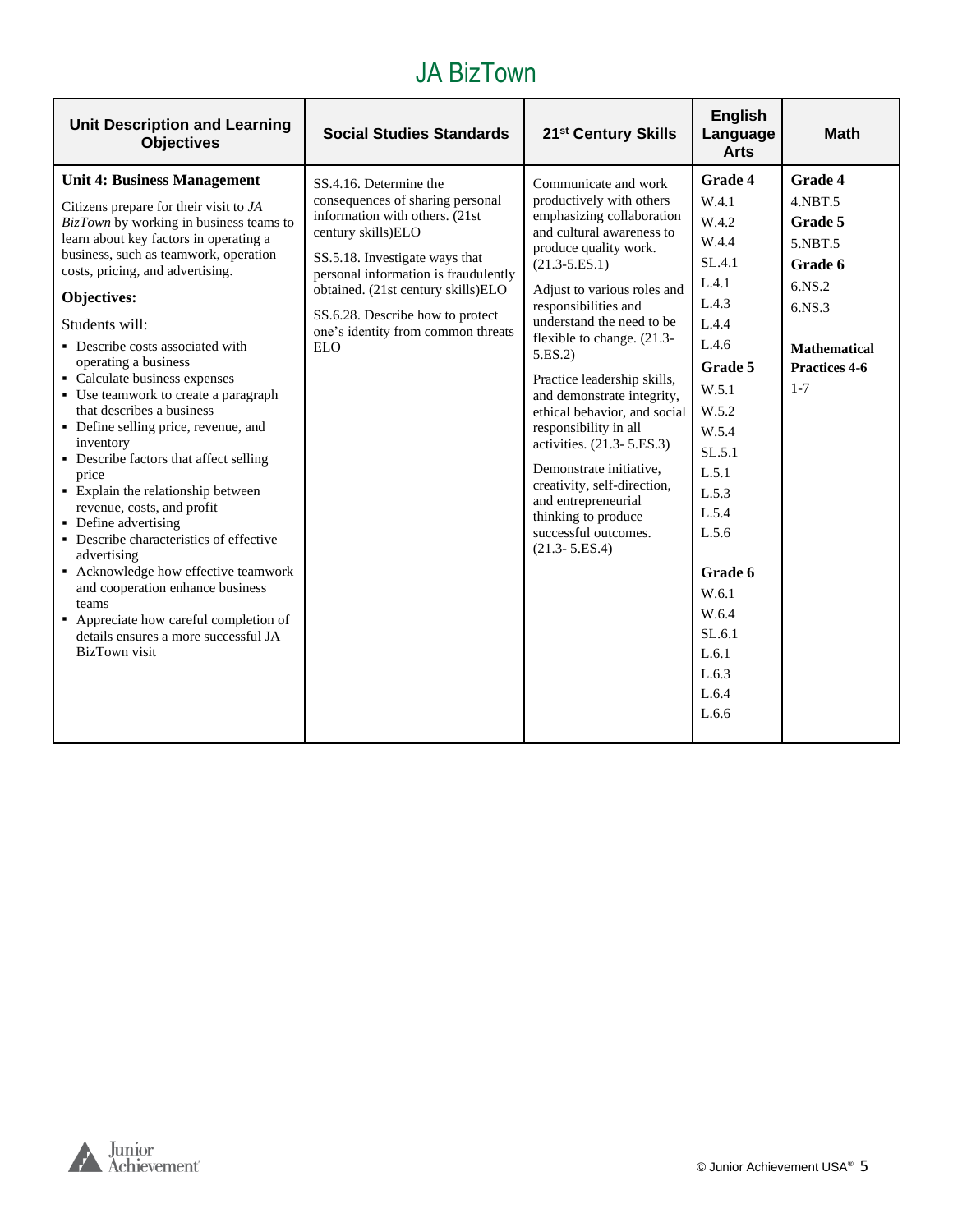| <b>Unit Description and Learning</b><br><b>Objectives</b>                                                                                                                                                                                                                                                                                                                                                                                                                                                                                                                                                                                                                                                                                                                                                                                                     | <b>Social Studies Standards</b>                                                                                                                                                                                                                           | 21 <sup>st</sup> Century Skills                                                                                                                                                                                                                                                                                                                                                                                                                                                                                                                            | <b>English</b><br>Language<br><b>Arts</b>                                                                                                                                  | <b>Math</b>                                                           |
|---------------------------------------------------------------------------------------------------------------------------------------------------------------------------------------------------------------------------------------------------------------------------------------------------------------------------------------------------------------------------------------------------------------------------------------------------------------------------------------------------------------------------------------------------------------------------------------------------------------------------------------------------------------------------------------------------------------------------------------------------------------------------------------------------------------------------------------------------------------|-----------------------------------------------------------------------------------------------------------------------------------------------------------------------------------------------------------------------------------------------------------|------------------------------------------------------------------------------------------------------------------------------------------------------------------------------------------------------------------------------------------------------------------------------------------------------------------------------------------------------------------------------------------------------------------------------------------------------------------------------------------------------------------------------------------------------------|----------------------------------------------------------------------------------------------------------------------------------------------------------------------------|-----------------------------------------------------------------------|
| Unit 5: Visit and Debrief<br>Citizens participate in the JA BizTown<br>simulation and then return to class for<br>a debriefing lesson to ensure they have<br>a well-rounded learning experience.<br>The debrief lesson allows citizens to<br>reflect on their JA BizTown experience<br>and further identify the relevance of<br>classroom learning to their future plans<br>and goals.<br>Objectives:<br>Students will:<br>• Function in their job capacity at JA<br><b>BizTown</b><br>• Manage their personal finances and<br>time<br>• Carry out responsibilities of<br>citizenship, such as voting and<br>obeying laws<br>• Evaluate team performance at JA<br><b>BizTown</b><br>• Explain the circular flow of<br>economic activity<br>• Describe how citizens use financial<br>institutions<br>• Describe how citizens work within a<br>quality business | SS.4.15. Identify factors that can<br>influence people's different<br>spending and saving choices.<br>(21st century skills)<br>SS.4.11. Describe how scarcity<br>requires a person to make a<br>choice and identify costs<br>associated with that choice. | Communicate and work<br>productively with others<br>emphasizing<br>collaboration and<br>cultural awareness to<br>produce quality work.<br>$(21.3 - 5.ES.1)$<br>Adjust to various roles<br>and responsibilities and<br>understand the need to<br>be flexible to change.<br>$(21.3 - 5.ES.2)$<br>Practice leadership<br>skills, and demonstrate<br>integrity, ethical<br>behavior, and social<br>responsibility in all<br>activities. (21.3-5.ES.3)<br>Demonstrate<br>productivity and<br>accountability by<br>producing quality work.<br>$(21.3 - 5.E.S.5)$ | Grade 4<br>W.4.1<br>SL.4.1<br>SL.4.4<br>L.4.1<br>L.4.6<br>Grade 5<br>W.5.1<br>SL.5.1<br>SL.5.4<br>L.5.1<br>L.5.6<br>Grade 6<br>W.6.1<br>SL.6.1<br>SL.6.4<br>L.6.1<br>L.6.4 | Grade 5<br>5.NBT.5<br><b>Mathematical</b><br>Practices 4-6<br>$1 - 7$ |

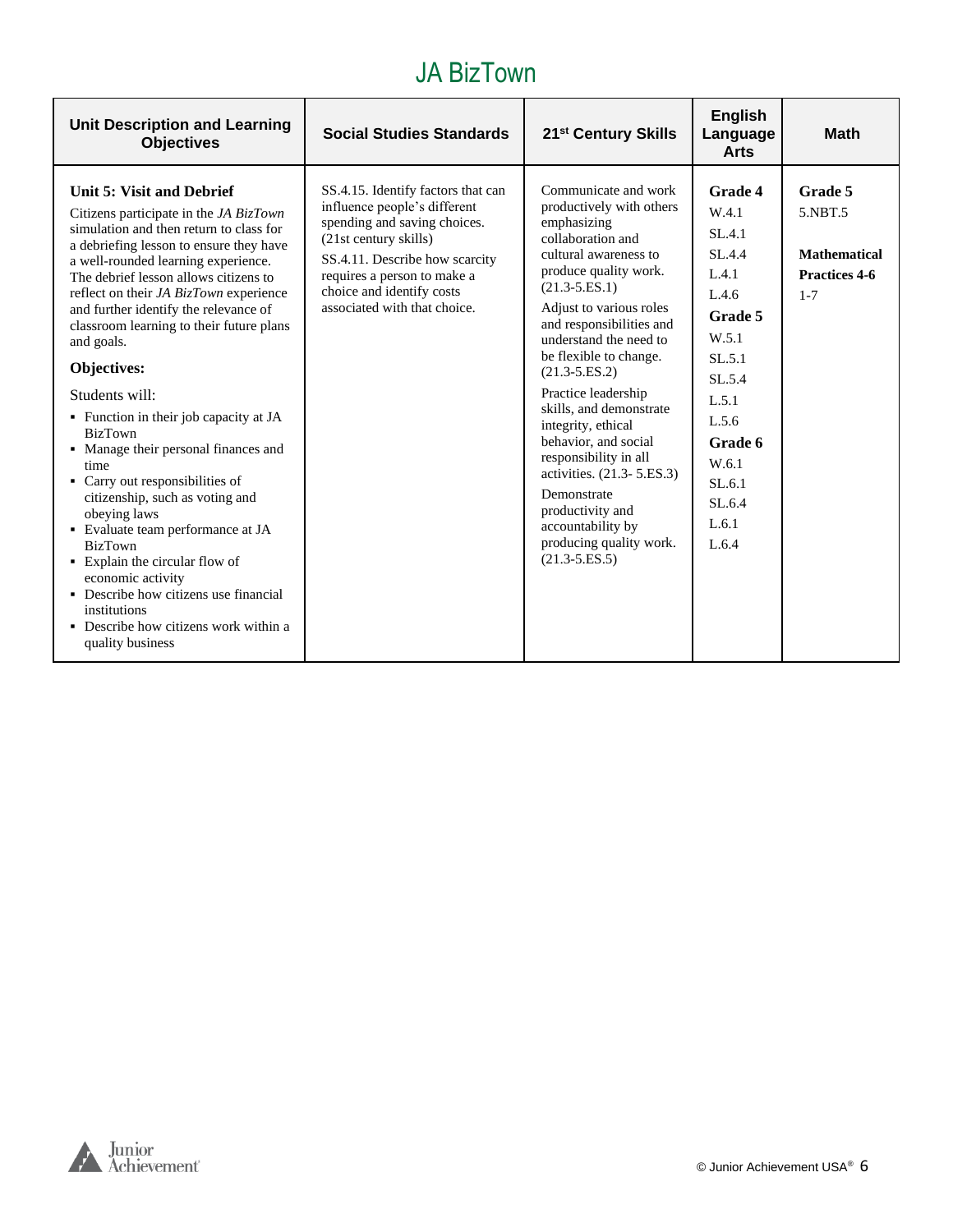# JA Biz Town Adventures

| <b>Session Details</b>                                                                                                                                                                                                                                                                                                                                                                                                                                                                                                                                                                                                                                                                                                                                                                                                                           | <b>Financial Literacy</b><br><b>Standards</b>                                                                                                                                                                                             | 21 <sup>st</sup> Century Skills                                                                                                                                                                                                                                                                                                                                                                                                             | Common<br><b>Core ELA</b>                                                                                                                                                        | <b>Common</b><br><b>Core Math</b>                                                                           |
|--------------------------------------------------------------------------------------------------------------------------------------------------------------------------------------------------------------------------------------------------------------------------------------------------------------------------------------------------------------------------------------------------------------------------------------------------------------------------------------------------------------------------------------------------------------------------------------------------------------------------------------------------------------------------------------------------------------------------------------------------------------------------------------------------------------------------------------------------|-------------------------------------------------------------------------------------------------------------------------------------------------------------------------------------------------------------------------------------------|---------------------------------------------------------------------------------------------------------------------------------------------------------------------------------------------------------------------------------------------------------------------------------------------------------------------------------------------------------------------------------------------------------------------------------------------|----------------------------------------------------------------------------------------------------------------------------------------------------------------------------------|-------------------------------------------------------------------------------------------------------------|
| <b>Adventure One: CEO</b><br>AS CEO students discover some of the<br>responsibilities of running a business. They<br>match their interests and skills to choose a<br>corporation to lead, use the company's<br>mission statement to make a strategic<br>decision, explore market analysis to<br>identify a target market, compare applicant<br>resumes to make a hiring decision while<br>considering the company budget, and<br>compile a letter to encourage customers.<br>Objectives:<br>Students will:<br>• Use knowledge of skills and interests to<br>select a company<br>• Compare potential customers<br>• Identify target market<br>• Make a strategic decision<br>• Identify points in a mission statement<br>• Compare applicant resumes<br>• Make a budget-based decision<br>• Create a letter by making appropriate<br>word choices | SS.6.24. Explain how personal<br>financial decisions are<br>influenced (by an individual's<br>interpretation of needs and<br>wants.)                                                                                                      | Adjust to various roles and<br>responsibilities and understand<br>the need to be flexible to change.<br>$(21.3 - 5.ES.2)$<br>Demonstrate leadership skills,<br>integrity, ethical behavior, and<br>social responsibility while<br>collaborating to achieve common<br>goals. (21.9-12.ES.3)<br>Use interpersonal skills to<br>influence and guide others toward<br>a goal<br>Leverage the strengths of others<br>to accomplish a common goal | Grade 4<br>RI.4.1-5<br>RI.4.7,10<br>W.4.2b,2d,2e<br>W.4.8<br>SL.4.3<br>L.4.4,6<br>Grade 5<br>$RI.5.1-5$<br>RI.5.7,10<br>W.5. 2b, 2d, 2e<br>W.5.8<br>SL.5.3<br>$L.5.4-6$          | 4.oa.1<br>4.nbt.4                                                                                           |
| <b>Adventure Two CFO</b><br>As CFO students make budget decisions<br>following a decision-making process and<br>mathematical formula. They determine<br>how much to charge for their services and<br>which companies' services offer the best<br>value. They explore the need for cyber<br>insurance to prevent online security<br>breaches and review the company's<br>mission statement.<br>Objectives:<br>Students will:<br>• Use knowledge of skills and interests to<br>select a company<br>• Deduct taxes to calculate net pay<br>• Determine price of items to make a<br>profit using a formula<br>• Compare costs to make budget decisions<br>• Read terms and conditions to compare<br>offers<br>• Evaluate proposals as part of a decision-<br>making process                                                                          | SS.6.24. Explain how personal<br>financial decisions are<br>influenced (by an individual's<br>interpretation of needs and<br>wants.)<br>S.4.15. Identify factors that can<br>influence people's different<br>spending and saving choices. | Adjust to various roles and<br>responsibilities and understand<br>the need to be flexible to change.<br>$(21.3 - 5.ES.2)$                                                                                                                                                                                                                                                                                                                   | <b>Grade 4</b><br>$RI.4.1-5$<br>RI.4.7,10<br>W.4.2b,2d,2e<br>W.4.8<br>SL.4.3<br>L.4.4,6<br>Grade 5<br>$RI.5.1-5$<br>RI.5.7,10<br>W.5. 2b, 2d, 2e<br>W.5.8<br>SL.5.3<br>$L.5.4-6$ | 4.0a.1<br>$4.$ nbt. $1-2$<br>$4.$ nbt. $3$<br>$4.$ nbt. $4-6$<br>$4.nf.5-6$<br>$5.$ nbt. $1-2$<br>5.nbt.4-5 |

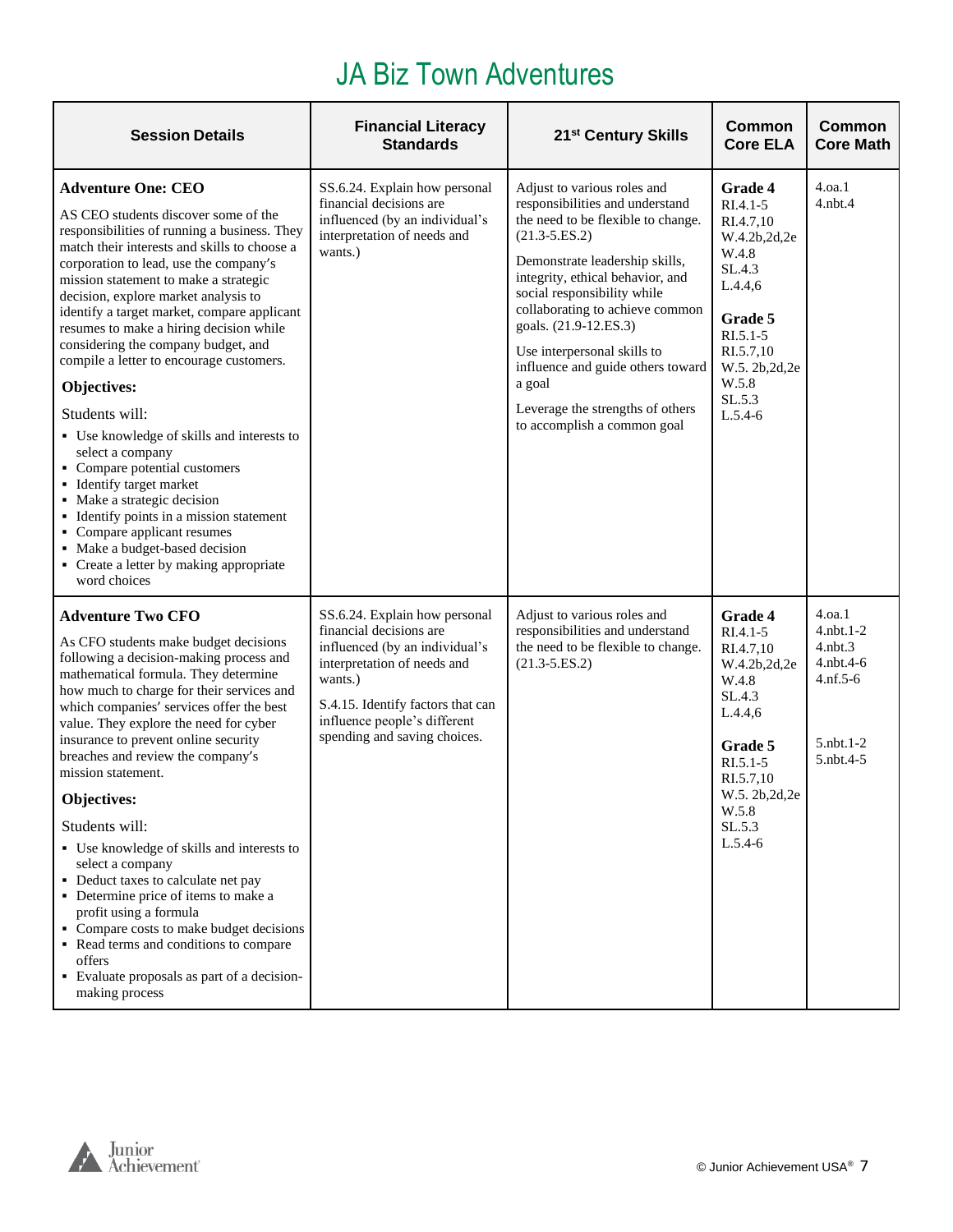# JA Biz Town Adventures

| <b>Session Details</b>                                                                                                                                                                                                                                                                                                                                                                                                                                                                                                                                                                                                                                                                                                                                                                                                                                                                    | <b>Financial Literacy</b><br><b>Standards</b>                                                                                                                                                                                                      | 21 <sup>st</sup> Century Skills                                                                                                                                                                                                                                                                                                         | Common<br><b>Core ELA</b>                                                                                                                                                        | <b>Common Core</b><br><b>Math</b>                                                                           |
|-------------------------------------------------------------------------------------------------------------------------------------------------------------------------------------------------------------------------------------------------------------------------------------------------------------------------------------------------------------------------------------------------------------------------------------------------------------------------------------------------------------------------------------------------------------------------------------------------------------------------------------------------------------------------------------------------------------------------------------------------------------------------------------------------------------------------------------------------------------------------------------------|----------------------------------------------------------------------------------------------------------------------------------------------------------------------------------------------------------------------------------------------------|-----------------------------------------------------------------------------------------------------------------------------------------------------------------------------------------------------------------------------------------------------------------------------------------------------------------------------------------|----------------------------------------------------------------------------------------------------------------------------------------------------------------------------------|-------------------------------------------------------------------------------------------------------------|
| <b>Adventure Three: Marketing</b><br><b>Director</b><br>As Marketing Director, students use their<br>knowledge of skills and interests to choose a<br>company to work for. They identify an idea<br>for a new product or service and use a<br>decision-making strategy to refine their idea,<br>identify a target market, and plan an<br>advertising campaign that is consistent with<br>the business mission statement.<br>Objectives:<br>Students will:<br>• Use knowledge of skills and interests to<br>select a company<br>• Identify an idea for a new product or<br>service<br>• Attempt to resolve solutions to customer<br>pain points<br>• Identify characteristics of target markets<br>• Explore advertising avenues and<br>marketing tools<br>• Plan a marketing campaign<br>• Compare cost effectiveness of different<br>advertisements<br>• Examine fine print on contracts | SS.6.24. Explain how<br>personal financial<br>decisions are influenced<br>(by an individual's<br>interpretation of needs<br>and wants.)<br>S.4.15. Identify factors<br>that can influence<br>people's different<br>spending and saving<br>choices. | Adjust to various roles and<br>responsibilities and understand<br>the need to be flexible to<br>change. (21.3-5.ES.2)<br>Demonstrate leadership skills,<br>integrity, ethical behavior, and<br>social responsibility while<br>collaborating to achieve<br>common goals. (21.9-12.ES.3)<br>Demonstrate integrity and<br>ethical behavior | Grade 4<br>RI.4.1-5<br>RI.4.7,8,10<br>SL.4.3<br>L.4.4,6<br>Grade 5<br>$RI.5.1 - 5$<br>RI.5.7,8,10<br>SL.5.3<br>$L.5.4-6$                                                         | 4.0a.1<br>$4.$ nbt. $4$<br>5.nbt.1-2                                                                        |
| <b>Adventure Four: Sales Manager</b><br>Once the Sales manager chooses which<br>company he or she will represent, they will<br>be lead through decision making and<br>problem-solving processes to make hiring<br>and customer service decisions based on<br>budget and work ethic parameters.<br>Objectives:<br>Students will:<br>• Use knowledge of skills and interests to<br>select a company<br>Explore traits that convey good work ethic<br>• Compare resumes<br>• Use a decision-making process to make<br>hiring decisions<br>• Use a problem-solving process to improve<br>customer service                                                                                                                                                                                                                                                                                     | SS.6.24. Explain how<br>personal financial<br>decisions are influenced<br>(by an individual's<br>interpretation of needs<br>and wants.)                                                                                                            | Adjust to various roles and<br>responsibilities and understand<br>the need to be flexible to<br>change. (21.3-5.ES.2)<br>Demonstrate leadership skills,<br>integrity, ethical behavior, and<br>social responsibility while<br>collaborating to achieve<br>common goals. (21.9-12.ES.3)<br>Demonstrate integrity and<br>ethical behavior | <b>Grade 4</b><br>$RI.4.1 - 5$<br>RI.4.7,10<br>W.4.2b,2d,2e<br>W.4.8<br>SL.4.3<br>L.4.4,6<br>Grade 5<br>RI.5.1-5<br>RI.5.7,10<br>W.5. 2b, 2d, 2e<br>W.5.8<br>SL.5.3<br>$L.5.4-6$ | 4.0a.1<br>$4.$ nbt. $1-2$<br>$4.$ nbt $.3$<br>$4.$ nbt. $4-6$<br>$4.nf.5-6$<br>$5.$ nbt. $1-2$<br>5.nbt.4-5 |

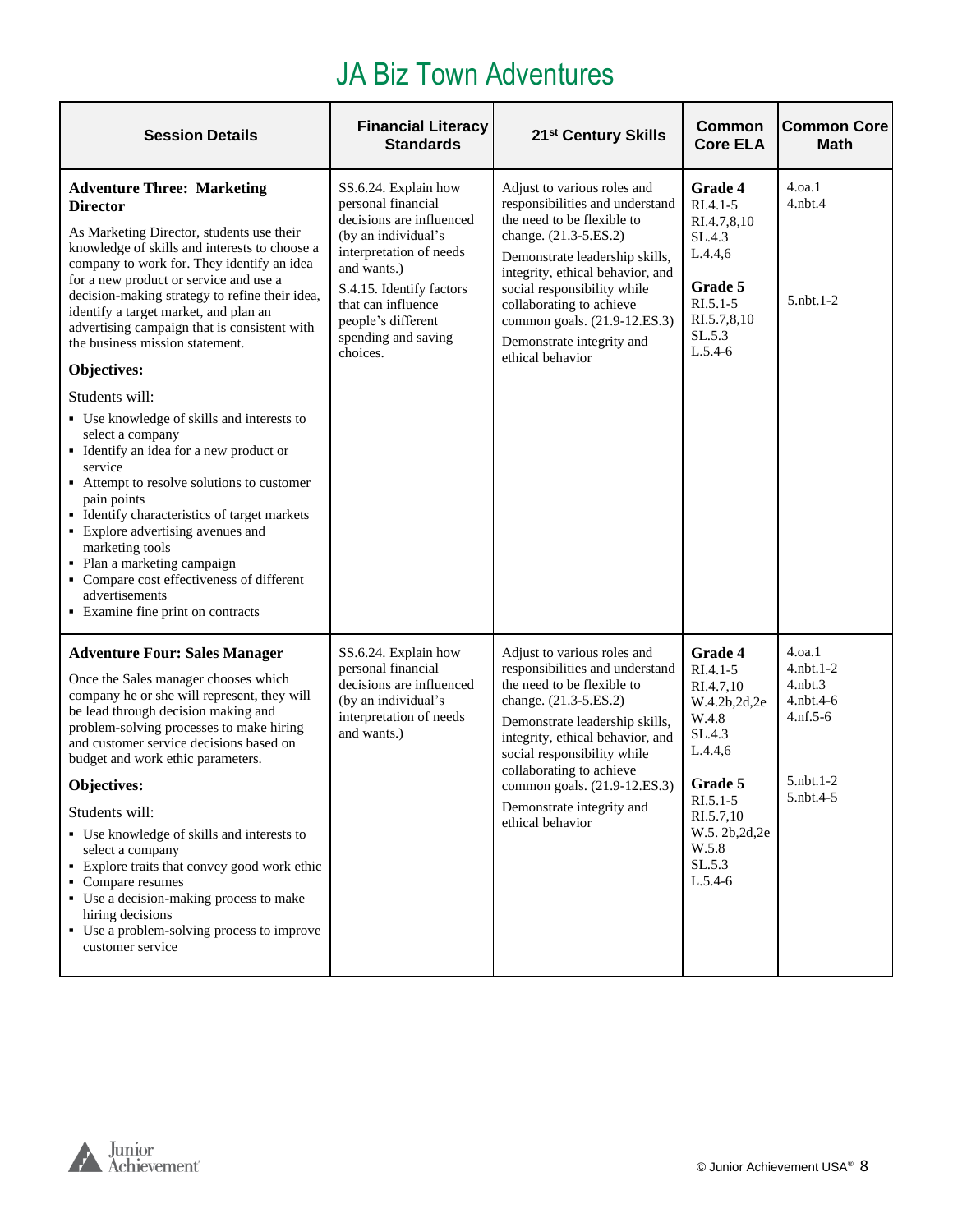# JA Biz Town Adventures

| <b>Session Details</b>                                                                                                                                                                                                                                                                                                                                                                                                                                                                                                                                                                                                                                                                                                                                                                                                                                                                                                                                                                                                                                                                                                         | <b>Financial Literacy</b><br><b>Standards</b>                                                                                                                                                                                                                                                                                                                                                                                                                                                                                                                        | 21 <sup>st</sup> Century Skills                                                                                                                                                                                                                                                                                                                                                                                                              | Common<br><b>Core ELA</b>                                                                                                       | <b>Common Core</b><br><b>Math</b>                                          |
|--------------------------------------------------------------------------------------------------------------------------------------------------------------------------------------------------------------------------------------------------------------------------------------------------------------------------------------------------------------------------------------------------------------------------------------------------------------------------------------------------------------------------------------------------------------------------------------------------------------------------------------------------------------------------------------------------------------------------------------------------------------------------------------------------------------------------------------------------------------------------------------------------------------------------------------------------------------------------------------------------------------------------------------------------------------------------------------------------------------------------------|----------------------------------------------------------------------------------------------------------------------------------------------------------------------------------------------------------------------------------------------------------------------------------------------------------------------------------------------------------------------------------------------------------------------------------------------------------------------------------------------------------------------------------------------------------------------|----------------------------------------------------------------------------------------------------------------------------------------------------------------------------------------------------------------------------------------------------------------------------------------------------------------------------------------------------------------------------------------------------------------------------------------------|---------------------------------------------------------------------------------------------------------------------------------|----------------------------------------------------------------------------|
| <b>Adventure Five: Consumer</b><br>As consumer, students make financial<br>decisions and choices having to do with bank<br>accounts and types of payments. They learn<br>to keep a transaction register, calculate net<br>pay, choose needs over wants, and set and re-<br>evaluate a budget.<br>Objectives:<br>Students will:<br>• Define gross pay and net pay and calculate<br>net pay<br>• Identify services offered by financial<br>institutions.<br>• Explore a bank account application<br>• Identify parts of a transaction register<br>• Explain the importance of a savings<br>account<br>• Explore the differences between checks,<br>debit cards, and credit cards and other<br>forms of electronic payments.<br>• Explain how money changes hands when a<br>debit card or electronic payment form is<br>used.<br>• Demonstrate use of a transaction register<br>to record a debit purchase.<br>• Distinguish between needs and wants<br>• Create a budget based on monthly income<br>• Use fixed costs and needs to make budget<br>decisions<br>• Make shopping decisions based on budget<br>and opportunity cost | SS.6.24. Explain how<br>personal financial<br>decisions are influenced<br>by an individual's<br>interpretation of needs<br>and wants. (21st century<br>skills)<br>SS.6.25. Demonstrate<br>how to allocate income<br>for spending, saving and<br>giving.<br>SS.6.26. Explain how<br>debit cards differ from<br>credit cards, gift cards,<br>and savings accounts.<br>SS.6.27. Identify the<br>advantages and<br>disadvantages of various<br>savings tools.<br>S.4.15. Identify factors<br>that can influence<br>people's different<br>spending and saving<br>choices. | Adjust to various roles and<br>responsibilities and<br>understand the need to be<br>flexible to change. (21.3-<br>5.ES.2<br>Demonstrate initiative and<br>self-direction through high<br>achievement and lifelong<br>learning while exploring the<br>ways individual talents and<br>skills can be used for<br>productive outcomes in<br>personal and professional<br>life. (21.9-12.ES.4)<br>Engage in effective problem-<br>solving process | <b>Grade 4</b><br>$RI.4.1 - 5$<br>RI.4.7,10<br>SL.4.3<br>L.4.4,6<br>Grade 5<br>$RI.5.1 - 5$<br>RI.5.7,10<br>SL.5.3<br>$L.5.4-6$ | 4.0a.1<br>$4.$ nbt. 1-2<br>$4.$ n $bt.3$<br>$4.$ nbt. $4$<br>$5.$ nbt. 1-2 |

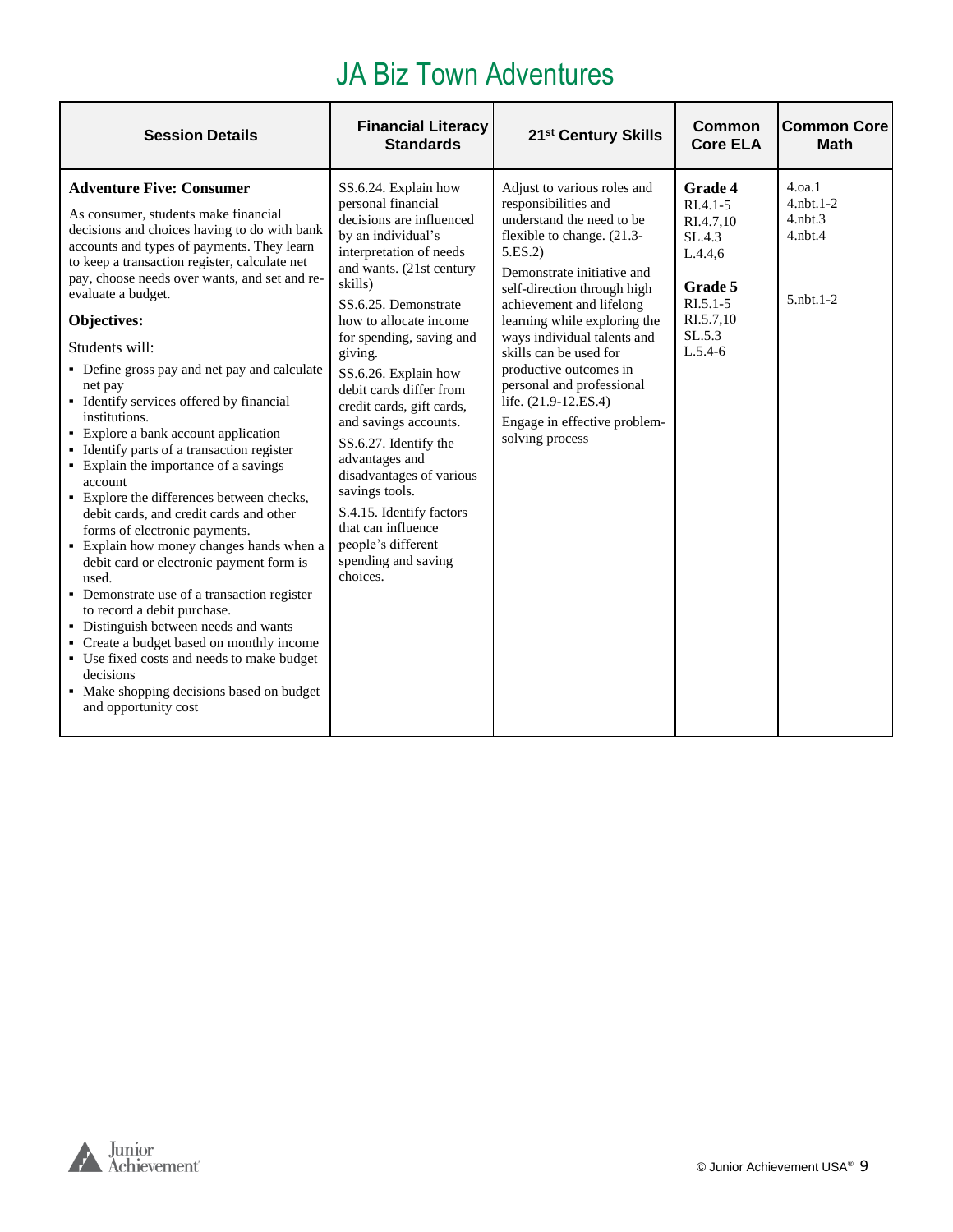# JA Finance Park

| <b>Unit Description</b>                                                                                                                                                                                                                                                                                                                                                                                                                                                                                                                                                                                          | <b>Social Studies Standards</b>                                                                                                                                                                                                                                                                                                                                                                                                                                                                                                                              | 21 <sup>st</sup> Century Skills                                                                                                                                                                                                                                                                                                                                                                                  | <b>English</b><br>Language<br><b>Arts</b>                                                                                                                                                                                | <b>Math</b>                                                                                                                                                          |
|------------------------------------------------------------------------------------------------------------------------------------------------------------------------------------------------------------------------------------------------------------------------------------------------------------------------------------------------------------------------------------------------------------------------------------------------------------------------------------------------------------------------------------------------------------------------------------------------------------------|--------------------------------------------------------------------------------------------------------------------------------------------------------------------------------------------------------------------------------------------------------------------------------------------------------------------------------------------------------------------------------------------------------------------------------------------------------------------------------------------------------------------------------------------------------------|------------------------------------------------------------------------------------------------------------------------------------------------------------------------------------------------------------------------------------------------------------------------------------------------------------------------------------------------------------------------------------------------------------------|--------------------------------------------------------------------------------------------------------------------------------------------------------------------------------------------------------------------------|----------------------------------------------------------------------------------------------------------------------------------------------------------------------|
| <b>Unit 1: Income</b><br>Students recognize the fundamental<br>role that income plays in their<br>personal finances and the factors<br>that affect income and take-home<br>pay. They discover how their<br>decisions about education and<br>careers impact their potential<br>income and quality of life.<br>Objectives:<br>Students will:<br>• Rate their interests, abilities, and<br>values.<br>• Determine work preferences and<br>match them to career choices<br>• Define taxes and explain their<br>purpose and impact on income<br>• Figure net monthly income                                           | SS.6.24. Explain how personal<br>financial decisions are influenced<br>by an individual's interpretation of<br>needs and wants                                                                                                                                                                                                                                                                                                                                                                                                                               | Communicate and work<br>productively with others,<br>considering different perspectives,<br>and cultural views to increase the<br>quality of work. (21.6-8.ES.1)<br>Work appropriately and<br>productively with others.<br>Adapt and adjust to various roles<br>and responsibilities in an<br>environment of change. (21.6-<br>8.ES.2)<br>Work effectively in a climate of<br>ambiguity and changing priorities. | Grade 6<br>SL.6.1<br>L.6.1<br>L.6.3<br>L.6.4<br><b>Grade 7</b><br>SL.7.1<br>L.7.1<br>L.7.3<br>L.7.4<br>Grade 8<br>SL.8.1<br>L.8.1<br>L.8.3<br>L.8.4<br>Grades 9-10<br>SL.9-10.1<br>$L.9-10.1$<br>$L.9-10.4$              | Grade 6<br>RP.6.3b<br>NS.6.2<br>NS.6.3<br>NS.6.5<br>SP.6.1<br>SP.6.2<br>Grade 7<br>RP.7<br>R2.b<br>NS.7.2<br>NS.7.3<br>EE.7.1<br>EE.7.2                              |
| Unit 2: Saving, Investing and<br><b>Risk Management</b><br>Students explore and compare<br>saving and investing options as part<br>of their overall financial planning.<br>They also examine risk and how<br>insurance may help protect savings<br>from both planned and unplanned<br>events.<br>Objectives:<br>Students will:<br>• Identify the benefits of saving a<br>portion of income for future use<br>• Explain short- and long-term<br>saving options<br>• Explain some of the advantages<br>and disadvantages of various<br>saving and investing options<br>Assess personal risk and risk<br>management | SS.6.26. Explain how debit cards<br>differ from credit cards, gift cards,<br>and savings accounts.<br>SS.6.27. Identify the advantages<br>and disadvantages of various<br>savings tools.<br>SS.6.28. Describe how to protect<br>one's identity from common<br>threats.<br>SS.7.31. Explain how an<br>investment differs from a savings<br>account in potential risks and<br>returns.<br>SS.8.28. Explain how investing<br>may build wealth and help meet<br>financial goals.<br>SS.8.29. Identify ways insurance<br>may minimize personal financial<br>risk. | Communicate and work<br>productively with others,<br>considering different perspectives,<br>and cultural views to increase the<br>quality of work. (21.6-8.ES.1)<br>Work appropriately and<br>productively with others.<br>Adapt and adjust to various roles<br>and responsibilities in an<br>environment of change. (21.6-<br>8.ES.2)                                                                           | Grade 6<br>RI.6.2<br>SL.6.1<br>L.6.1<br>L.6.3<br>L.6.4<br>Grade 7<br>RI.7.2<br>SL.7.1<br>L.7.1<br>L.7.3<br>L.7.4<br>Grade 8<br>SL.8.1<br>L.8.1<br>L.8.3<br>L.8.4<br>Grades 9-10<br>SL.9-10.1<br>$L.9-10.1$<br>$L.9-10.4$ | Grade 6<br>RP.6.3 <sub>b</sub><br>NS.6.2<br>NS.6.3<br>NS.6.5<br>SP.6.1<br>SP.6.2<br><b>Grade 7</b><br>RP.7<br>R2.b<br>NS.7.2<br>NS.7.3<br>EE.7.1<br>EE.7.2<br>SP.7.5 |

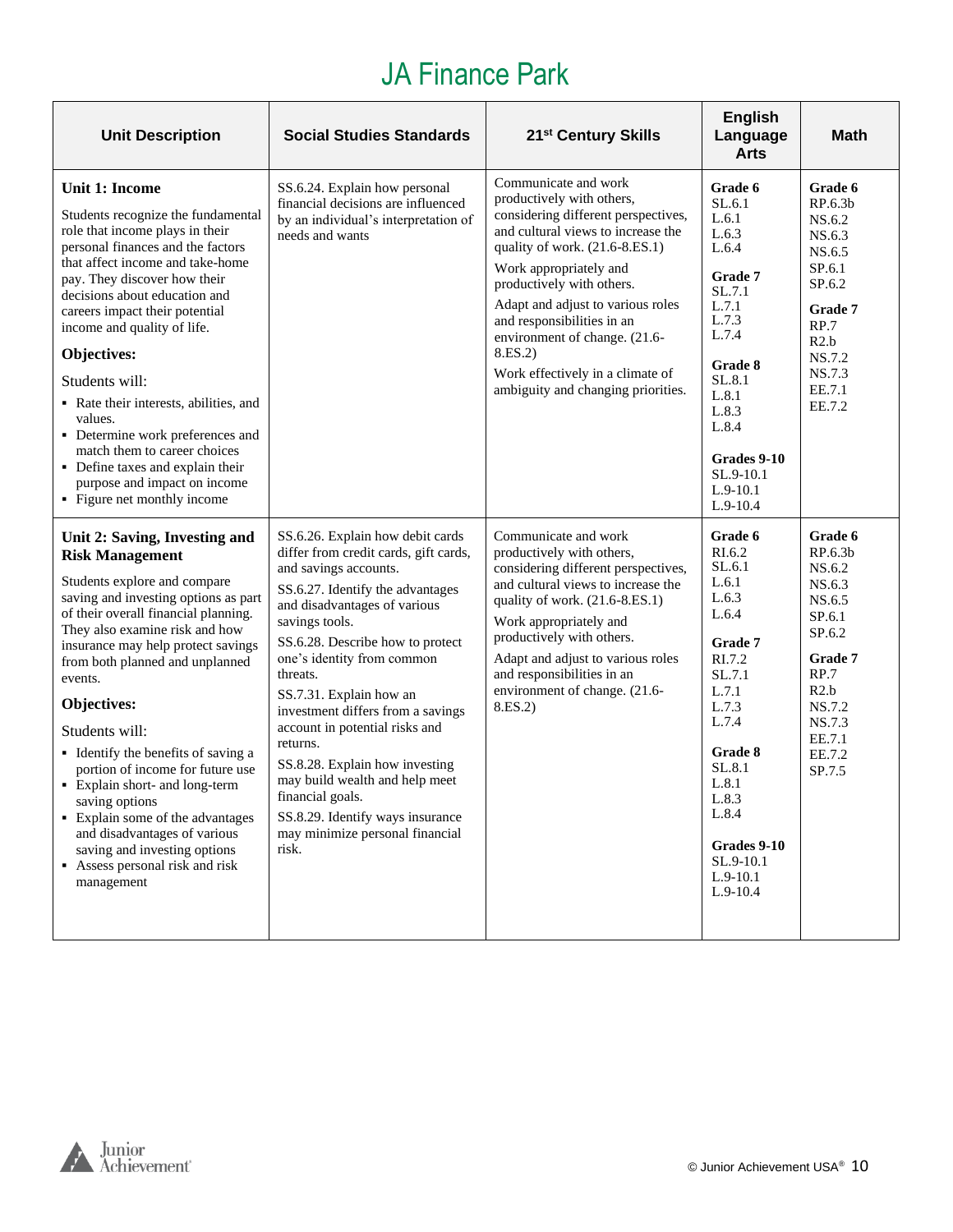# JA Finance Park

| <b>Unit Description</b>                                                                                                                                                                                                                                                                                                                                                                                                                                                                                                                                                                                                                                                                                                 | <b>Social Studies Standards</b>                                                                                                                                                                                                                                                                                                               | 21 <sup>st</sup> Century Skills                                                                                                                                                                                                                                                                                                                                                                                                                                                                                                                                                                                | <b>English</b><br>Language<br><b>Arts</b>                                                                                                                                                                                          | <b>Math</b>                                                                                                              |
|-------------------------------------------------------------------------------------------------------------------------------------------------------------------------------------------------------------------------------------------------------------------------------------------------------------------------------------------------------------------------------------------------------------------------------------------------------------------------------------------------------------------------------------------------------------------------------------------------------------------------------------------------------------------------------------------------------------------------|-----------------------------------------------------------------------------------------------------------------------------------------------------------------------------------------------------------------------------------------------------------------------------------------------------------------------------------------------|----------------------------------------------------------------------------------------------------------------------------------------------------------------------------------------------------------------------------------------------------------------------------------------------------------------------------------------------------------------------------------------------------------------------------------------------------------------------------------------------------------------------------------------------------------------------------------------------------------------|------------------------------------------------------------------------------------------------------------------------------------------------------------------------------------------------------------------------------------|--------------------------------------------------------------------------------------------------------------------------|
| <b>Unit 3: Debit and Credit</b><br>Students compare financial<br>institutions and their services.<br>Through discussion and a game<br>activity, they weigh the advantages<br>and disadvantages of debit and<br>credit. Students also examine the<br>role that credit scores and credit<br>reporting have on personal finances.<br>Objectives:<br>Students will:<br>• Define financial institutions and<br>identify the services they provide<br>• Examine debit and credit cards<br>and their use<br>• Explain the benefits and common<br>pitfalls of credit cards<br>• Explain the benefits of debit<br>cards<br>• Define credit score and describe<br>how it influences the ability to<br>get credit and borrow money | SS.6.26. Explain how debit cards<br>differ from credit cards, gift cards,<br>and savings accounts. SS.7.30.<br>Explain an individual's rights and<br>responsibilities as a consumer.                                                                                                                                                          | Demonstrate productivity and<br>accountability while aspiring to<br>meet high expectations. (21.6-<br>8.ES.5)<br>Demonstrate accountability for<br>individual performance.<br>Communicate and work<br>productively with others,<br>considering different perspectives,<br>and cultural views to increase the<br>quality of work. (21.6-8.ES.1)<br>Use appropriate principles of<br>communication effectively.<br>• Listen to understand and<br>appreciate the points of view of<br>others.<br>• Listen to understand the ideas of<br>others<br>• Process information in order to<br>make an informed decision. | Grade 6<br>SL.6.1<br>SL.6.2<br>Grades 9-10<br>$L.9-10.1$<br>$L.9-10.4$<br>Grades 11-12<br>SL.11-12.1<br>$L.11-12.1$<br>L.11-12.4                                                                                                   | Grade 6<br>RP.6.3b<br>NS.6.2<br>NS.6.3<br>NS.6.5<br>Grade 7<br>RP.7.R2.b<br>NS.7.3<br>SP.7.5<br>Grade 8<br>G.8<br>SP.8.2 |
| Unit 4: Budget+<br>Students recognize the importance<br>of spending wisely to achieve<br>financial success and the value of<br>creating and maintaining a budget.<br>Objectives:<br>Students will:<br>• Categorize spending by needs<br>and wants<br>• Compare teen and adult spending<br>patterns<br>• Determine which categories<br>belong in a budget<br>• Relate the need to save money to<br>meet goals<br>• Prepare a budget using goals and<br>income                                                                                                                                                                                                                                                            | SS.6.24. Explain how personal<br>financial decisions are influenced<br>by an individual's interpretation of<br>needs and wants.<br>SS.6.25. Demonstrate how to<br>allocate income for spending,<br>saving and giving.<br>SS.8.26. Discuss the components<br>of a personal spending plan,<br>including income, planned saving<br>and expenses. | Communicate and work<br>productively with others,<br>considering different perspectives,<br>and cultural views to increase the<br>quality of work. (21.6-8.ES.1)<br>Work appropriately and<br>productively with others.<br>• Set and evaluate goals.<br>Use different perspectives to<br>increase innovation and the quality<br>of work.<br>Use appropriate principles of<br>communication effectively.<br>• Listen to understand and<br>appreciate the points of view of<br>others.<br>• Listen to understand the ideas of<br>others<br>• Process information in order to<br>make an informed decision.       | Grade 6<br>RI.6.1<br>SL.6.1<br>L.6.1<br>L.6.3<br>L.6.4<br>Grade 7<br>RI.7.1<br>SL.7.1<br>L.7.1<br>L.7.3<br>L.7.4<br>Grade 8<br>RI.8.1<br>SL.8.1<br>L.8.1<br>L.8.3<br>L.8.4<br>Grades 9-10<br>SL.9-10.1<br>$L.9-10.1$<br>$L.9-10.4$ | Grade 6<br>NS.6.2<br>NS.6.3<br>NS.6.5<br>Grade 7<br>NS.7.2<br>NS.7.3<br>EE.7.1<br>EE.7.2                                 |

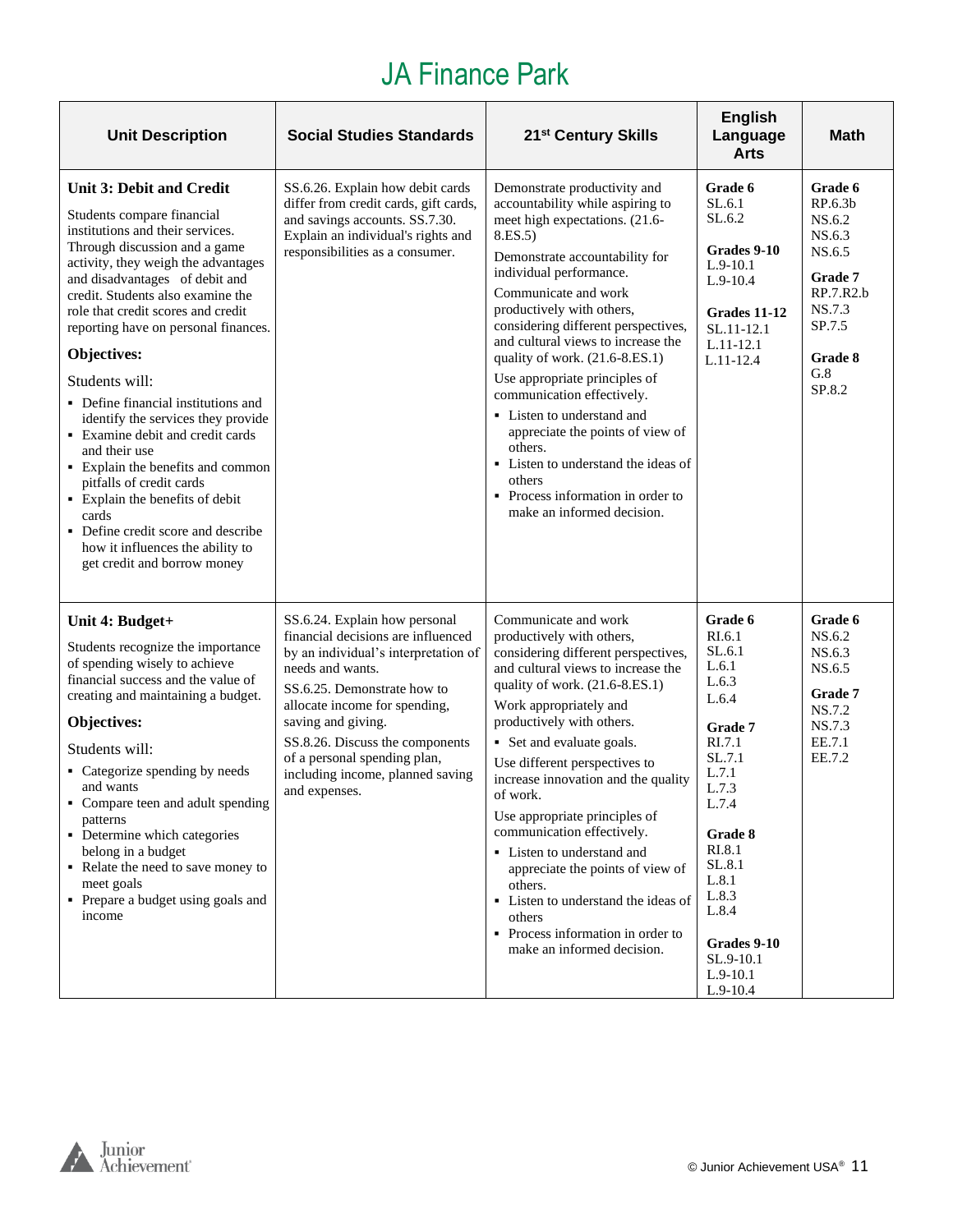# JA Finance Park

| <b>Unit Description</b>                                                                                                                                                                                                                                                                                                                                                                                                                                                                                                                                     | <b>Social Studies Standards</b>                                                                                                                                                                                                                                                                                                                                                                                                                                                                                       | 21 <sup>st</sup> Century Skills                                                                                                                                                                                                                                                                                                                                                                                                                                                                                                                                                                                                                                                                                                                                                                             | <b>English</b><br>Language<br><b>Arts</b>                                                                                                                                                        | <b>Math</b>                                                                                  |
|-------------------------------------------------------------------------------------------------------------------------------------------------------------------------------------------------------------------------------------------------------------------------------------------------------------------------------------------------------------------------------------------------------------------------------------------------------------------------------------------------------------------------------------------------------------|-----------------------------------------------------------------------------------------------------------------------------------------------------------------------------------------------------------------------------------------------------------------------------------------------------------------------------------------------------------------------------------------------------------------------------------------------------------------------------------------------------------------------|-------------------------------------------------------------------------------------------------------------------------------------------------------------------------------------------------------------------------------------------------------------------------------------------------------------------------------------------------------------------------------------------------------------------------------------------------------------------------------------------------------------------------------------------------------------------------------------------------------------------------------------------------------------------------------------------------------------------------------------------------------------------------------------------------------------|--------------------------------------------------------------------------------------------------------------------------------------------------------------------------------------------------|----------------------------------------------------------------------------------------------|
| Unit 5: Simulation and<br><b>Debriefing</b><br>Students participate in the JA<br>Finance Park simulation. They put<br>into action all they have learned in<br>the classroom by making important<br>spending decisions and maintaining<br>a balanced budget. Following their<br>simulation experience, students<br>participate in a reflective<br>assessment.<br>Objectives:<br>Students will:<br>• Create a family budget using<br>hypothetical life situations<br>• Make saving and investment<br>decisions<br>• Reflect on their simulation<br>experience | SS.6.24. Explain how personal<br>financial decisions are influenced<br>by an individual's interpretation of<br>needs and wants.<br>SS.6.25. Demonstrate how to<br>allocate income for spending,<br>saving and giving.<br>SS.7.28. Predict the relationship<br>between financial goals and<br>achievements, SS.8.26. Discuss<br>the components of a personal<br>spending plan, including income,<br>planned saving and expenses.<br>SS.8.27. Calculate the cost of<br>borrowing money for different<br>types of goods. | Demonstrate initiative, self-<br>direction, creativity, and<br>entrepreneurial thinking while<br>exploring individual talents and<br>skills necessary to be successful.<br>$(21.6 - 8.ES.4)$<br>Communicate and work<br>productively with others,<br>considering different perspectives,<br>and cultural views to increase the<br>quality of work. $(21.6-8.E.S.1)$<br>Work appropriately and<br>productively with others.<br>• Set and evaluate goals.<br>Use different perspectives to<br>increase innovation and the quality<br>of work.<br>Use appropriate principles of<br>communication effectively.<br>• Listen to understand and<br>appreciate the points of view of<br>others.<br>• Listen to understand the ideas of<br>others<br>• Process information in order to<br>make an informed decision. | Grade 6<br>RI.6.1<br>W.6.1<br>W.6.4<br>W.6.9<br>Grade 7<br>RI.7.1<br>W.7.1<br>W.7.4<br>W.7.9<br>Grade 8<br>RI.8.1<br>W.8.1<br>W.8.4<br>W.8.9<br>Grades 9-10<br>RI.9-10.1<br>W.9-10.4<br>W.9-10.9 | Grade 6<br>RP.6.3b<br>NS.6.2<br>NS.6.3<br>NS.6.5<br>Grade 7<br>RP.7.R2.b<br>NS.7.2<br>NS.7.3 |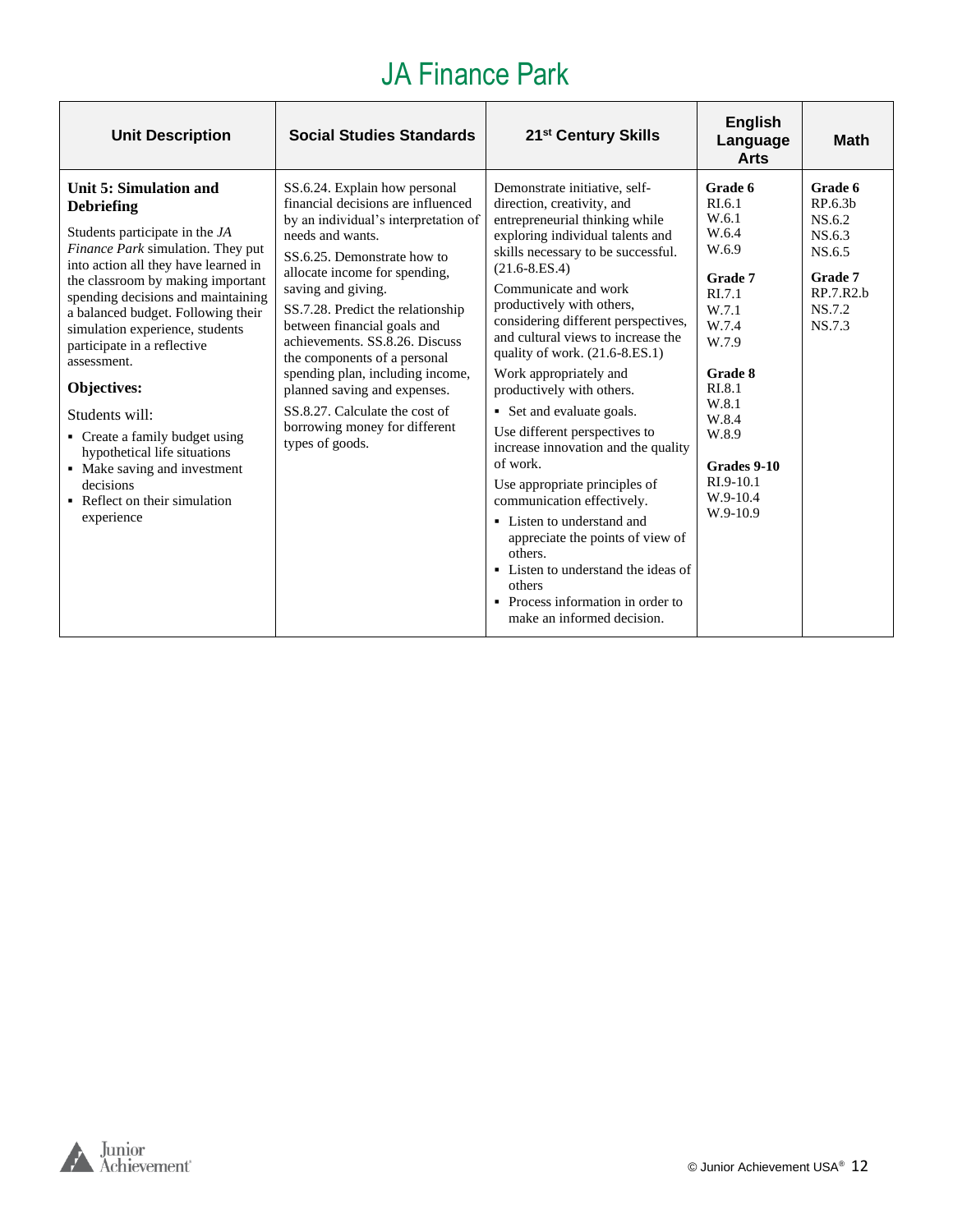# JA Finance Park PBL

| <b>Unit Description</b>                                                                                                                                                                                                                                                                                                                                                                                                                                                                                                                                                                                                                                                                                                                                                                                                                                              | <b>Social Studies Standards</b>                                                                                                                                                                                                                                                                              | 21 <sup>st</sup> Century Skills                                                                                                                                                                                                                                                                                                                                                                                                              | Common<br><b>Core ELA</b>                                                                                                                                |
|----------------------------------------------------------------------------------------------------------------------------------------------------------------------------------------------------------------------------------------------------------------------------------------------------------------------------------------------------------------------------------------------------------------------------------------------------------------------------------------------------------------------------------------------------------------------------------------------------------------------------------------------------------------------------------------------------------------------------------------------------------------------------------------------------------------------------------------------------------------------|--------------------------------------------------------------------------------------------------------------------------------------------------------------------------------------------------------------------------------------------------------------------------------------------------------------|----------------------------------------------------------------------------------------------------------------------------------------------------------------------------------------------------------------------------------------------------------------------------------------------------------------------------------------------------------------------------------------------------------------------------------------------|----------------------------------------------------------------------------------------------------------------------------------------------------------|
| Unit 1: Income<br>Students recognize the fundamental<br>role of income in their personal<br>finances and the factors that affect<br>income and take-home pay. Through<br>Project-Based Learning (PBL), students<br>understand how the decisions they<br>make about education and careers have<br>an impact on their potential income and<br>quality of life.<br>Objectives:<br>Students will:<br>• Tell the difference between abilities,<br>interests, work preferences, and<br>values<br>• Identify career interests and goals as<br>a way to earn future income<br>• Define taxes and explain their<br>purpose and impact on income<br>• Interpret sources of income (salaries<br>and wages, interest, profit for<br>business owners, etc.)<br>Calculate NMI (net monthly<br>income) income tax (including state<br>income tax), Social Security, and<br>Medicare | SS-FL.9-12.13. Develop short- and long-<br>term financial goals.<br>SS-FL.9-12.14. Evaluate entrepreneurship,<br>career choices and the effect on the standard<br>of living.<br>SS-FL.9-12.15. Evaluate the effect of taxes<br>and other factors on income.                                                  | Communicate and work productively<br>with others, incorporating different<br>perspectives and cross cultural<br>understanding, to increase innovation<br>and the quality of work. (21.9-<br>12.ES.1)<br>Work appropriately and productively<br>with others.<br>Use different perspectives to increase<br>innovation and the quality of work<br>• Gather input from all group<br>members<br>• Capitalize on the diversity of group<br>members | Grades 9-10<br>$RI.9-10.4$<br>W. 9-10. 1,4<br>SL. 9-10.1<br>$L.9-10.1,4$<br>Grades 11-12<br>RI 11/12.4<br>W.11/12.1,4<br>SL.11/12.1<br>L.11/12.1,4       |
| Unit 2: Saving, Investing and Risk<br>Management<br>Students explore savings and compare<br>investments as part of their overall<br>financial planning. They also examine<br>risk and how insurance may help<br>protect savings from both planned and<br>unplanned events.<br>Objectives:<br>Students will:<br>• Identify the benefits of saving a<br>portion of income for future use<br>• Explain short- and long-term saving<br>options<br>• Explain some of the advantages and<br>disadvantages of savings options<br>and investment vehicles<br>Assess personal risk and risk<br>management                                                                                                                                                                                                                                                                     | SS-FL.9-12.21. Evaluate short-term savings<br>tools.<br>SS-FL.9-12.22. Apply investment tools to<br>meet financial goals.<br>SS-FL.9-12.23. Justify reasons to use various<br>forms of insurance.<br>SS-FL.9-12.24. Establish strategies for<br>protection of personal identity and other<br>forms of fraud. | Communicate and work productively<br>with others, incorporating different<br>perspectives and cross-cultural<br>understanding, to increase innovation<br>and the quality of work. (21.9-<br>12.ES.1)<br>Use different perspectives to increase<br>innovation and the quality of work<br>• Gather input from all group<br>members<br>• Capitalize on the diversity of group<br>members                                                        | Grades 9-10<br>$RI.9-10.1$<br>W. 9-10. 1,4,9<br>SL. 9-10.1<br>$L.9-10.1,4$<br>Grades 11-12<br>RI .11-12.1<br>W.11-12.1,4,9<br>SL11-12.1<br>$L.11-12.1,4$ |

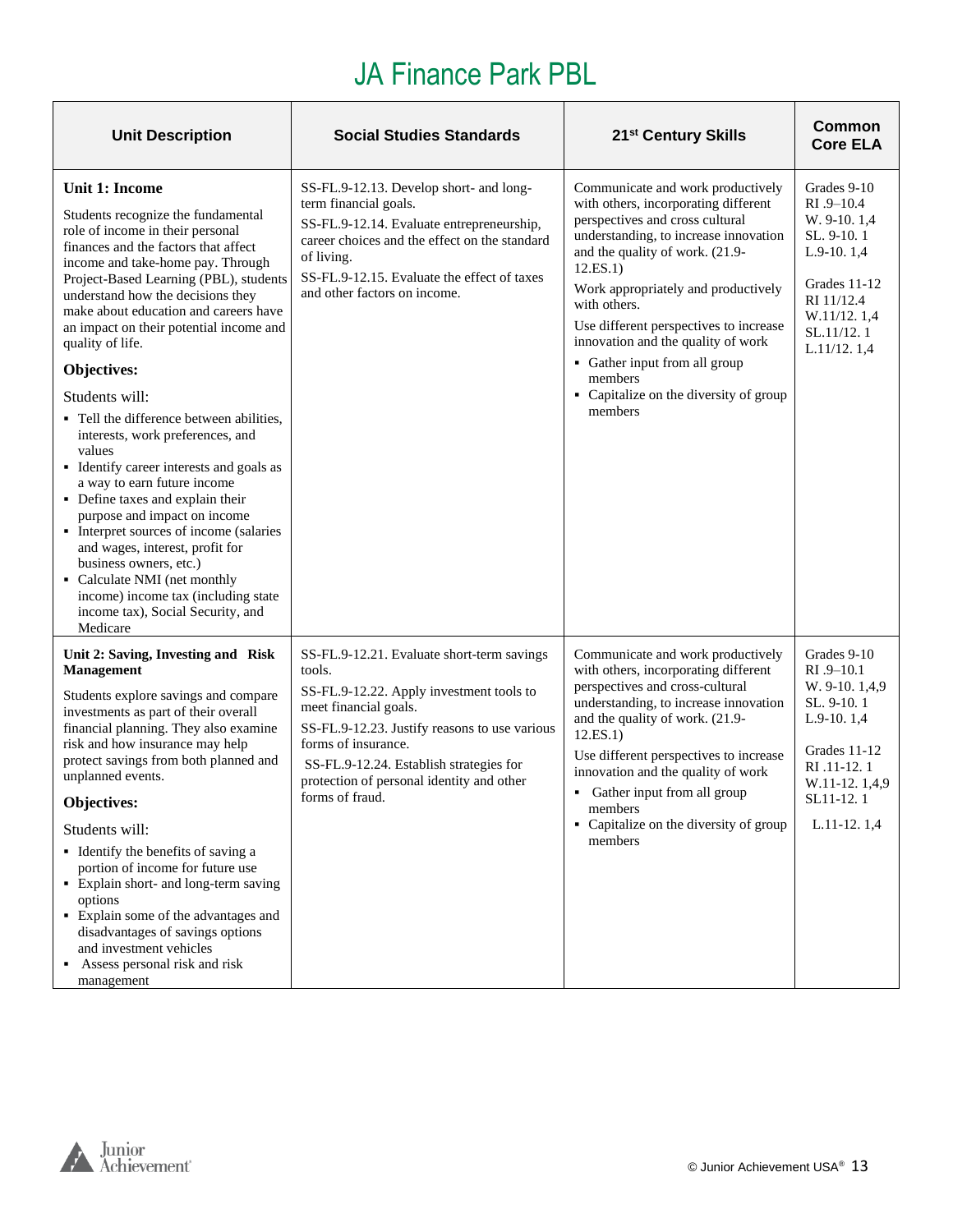# JA Finance Park PBL

| <b>Unit Description</b>                                                                                                                                                                                                                                                                                                                                                                                                                                                                                                                                                  | <b>Social Studies Standards</b>                                                                                                                                                                                                                      | 21 <sup>st</sup> Century Skills                                                                                                                                                                                                                                                                                                                                                                                   | Common<br><b>Core ELA</b>                                                                                           |
|--------------------------------------------------------------------------------------------------------------------------------------------------------------------------------------------------------------------------------------------------------------------------------------------------------------------------------------------------------------------------------------------------------------------------------------------------------------------------------------------------------------------------------------------------------------------------|------------------------------------------------------------------------------------------------------------------------------------------------------------------------------------------------------------------------------------------------------|-------------------------------------------------------------------------------------------------------------------------------------------------------------------------------------------------------------------------------------------------------------------------------------------------------------------------------------------------------------------------------------------------------------------|---------------------------------------------------------------------------------------------------------------------|
| <b>Unit 3: Debit and Credit</b><br>Students compare financial institutions<br>and their services; examine the value of<br>credit scores; and interpret the effect of<br>creditworthiness.<br>Objectives:<br>Students will:<br>• Describe the types of financial<br>institutions and the services they<br>provide<br>• Explain debit and credit cards and<br>their uses<br>• Identify the advantages and<br>disadvantages related to credit and<br>debit cards<br>• Give examples of the best ways to<br>build credit<br>• Demonstrate why credit scores are<br>important | SS-FL.9-12.18. Analyze the cost and benefits<br>of different types of credit and debt.<br>SS-FL.9-12.19. Summarize a borrower's<br>rights and responsibilities.<br>SS-FL.9-12.20. Investigate strategies to<br>avoid and manage debt effectively.    | Adapt to various roles and<br>responsibilities and work flexibly in<br>climates of ambiguity and changing<br>priorities. (21.9-12.ES.2)<br>Demonstrate appropriate risk-taking<br>Provides innovative and resourceful<br>engagement<br>Identifies and suggests alternative<br>ways to achieve goals                                                                                                               | Grades 9-10<br>SL. 9-10.1,4<br>$L.9-10.1,4$<br>Grades 11-12<br>SL11-12.1,4<br>L.11-12.1,4                           |
| Unit 4: Budget+<br>This unit provides an opportunity for<br>students to set financial goals,<br>experience budgeting, and compare<br>sample budgets before they are<br>confronted with the financial<br>responsibilities of being and adult.<br>Lessons focus on classifying income<br>and expenses and staying with a plan.<br>In each of the PBL lessons, integration<br>of technology is required. During the<br>final lesson, students explain the value<br>of planning their spending and<br>maintaining a balanced budget.                                         | SS-FL.9-12.16. Develop a saving and<br>spending plan using a financial<br>recordkeeping tool.<br>SS-FL.9-12.21. Evaluate short-term savings<br>tools.<br>SS-Econ.9-12.14. Use cost-benefit analysis<br>to argue for or against an economic decision. | Adapt to various roles and<br>responsibilities and work flexibly in<br>climates of ambiguity and changing<br>priorities. (21.9-12.ES.2)<br>Adapt to varied roles, responsibilities,<br>and expectations<br>• Work independently or as a part of<br>a team<br>• Learn from mistakes and accept<br>feedback<br>• Carry out multiple tasks or projects<br>• Continuously monitor the success<br>of a project or task | Grades 9-10<br>$RI.9-10.1$<br>SL. 9-10.1<br>$L.9-10.1,4$<br>Grades 11-12<br>RI .11-12.1<br>SL11-12.1<br>L.11-12.1,4 |
| <b>Objectives:</b>                                                                                                                                                                                                                                                                                                                                                                                                                                                                                                                                                       |                                                                                                                                                                                                                                                      |                                                                                                                                                                                                                                                                                                                                                                                                                   |                                                                                                                     |
| Students will:<br>• Categorize spending by needs and<br>wants<br>• Determine which categories belong<br>in a budget<br>· Distinguish between different kinds<br>of budgets<br>• Prepare a budget using goals and<br>income                                                                                                                                                                                                                                                                                                                                               |                                                                                                                                                                                                                                                      |                                                                                                                                                                                                                                                                                                                                                                                                                   |                                                                                                                     |

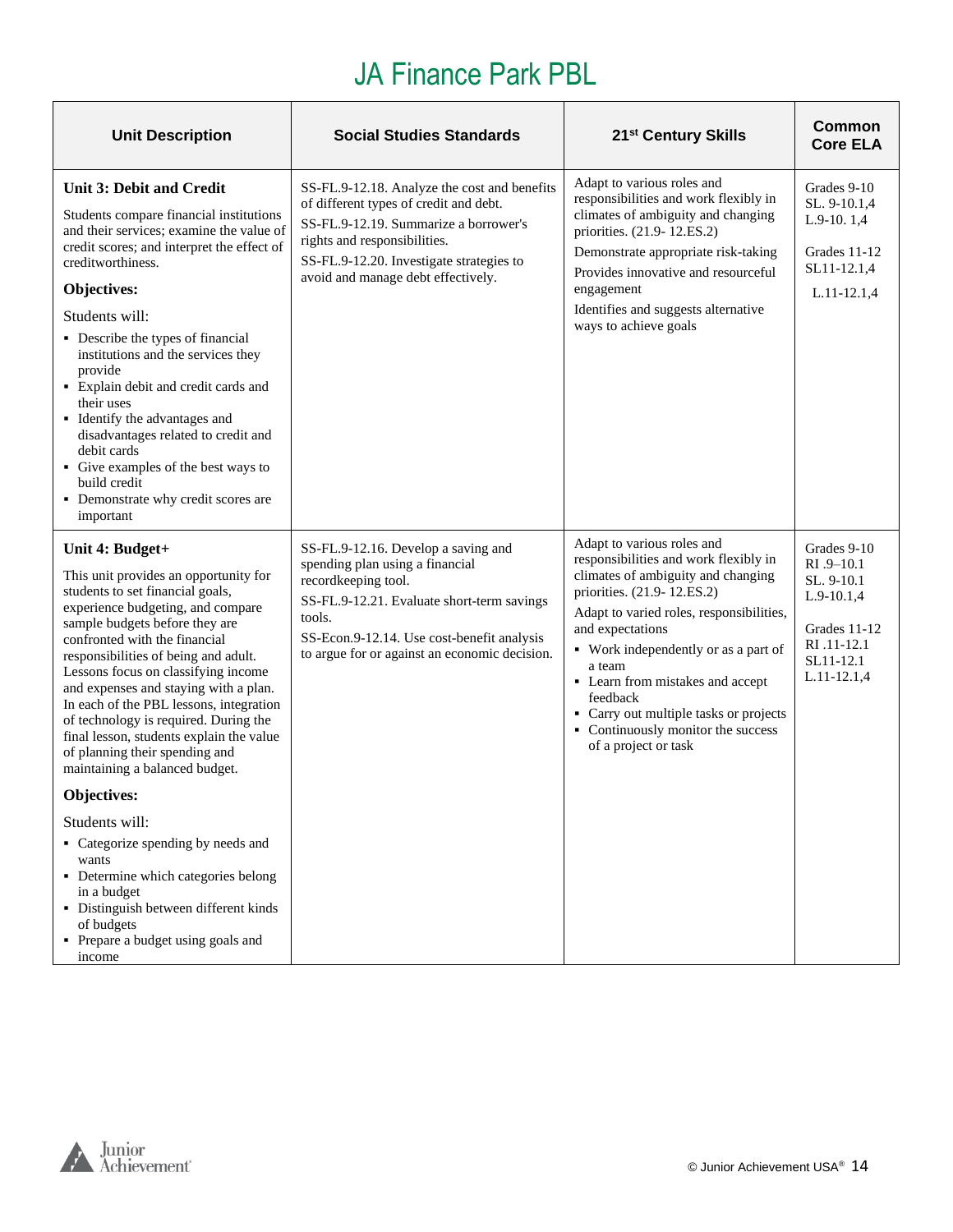# JA Finance Park PBL

| <b>Unit Description</b>                                                                                                                                                                                                                                                                                                                                                                                                                                                                                                                                                                                                                                                                                                                                                                                                                                                                                                                                                                                                                                                          | <b>Social Studies Standards</b>                                                                                                                                            | 21 <sup>st</sup> Century Skills                                                                                                                                                                                                                                                                                                                                                                                                                                                                                                                                                                                                                                                                    | Common<br><b>Core ELA</b>                                                                                                                                                                                             |
|----------------------------------------------------------------------------------------------------------------------------------------------------------------------------------------------------------------------------------------------------------------------------------------------------------------------------------------------------------------------------------------------------------------------------------------------------------------------------------------------------------------------------------------------------------------------------------------------------------------------------------------------------------------------------------------------------------------------------------------------------------------------------------------------------------------------------------------------------------------------------------------------------------------------------------------------------------------------------------------------------------------------------------------------------------------------------------|----------------------------------------------------------------------------------------------------------------------------------------------------------------------------|----------------------------------------------------------------------------------------------------------------------------------------------------------------------------------------------------------------------------------------------------------------------------------------------------------------------------------------------------------------------------------------------------------------------------------------------------------------------------------------------------------------------------------------------------------------------------------------------------------------------------------------------------------------------------------------------------|-----------------------------------------------------------------------------------------------------------------------------------------------------------------------------------------------------------------------|
| Unit 5: Simulation and<br><b>Debriefing</b><br>Students participate in the JA Finance<br>Park simulation. They put into action<br>all they have learned in the classroom<br>by making important spending<br>decisions and maintaining a balanced<br>budget. Students then use the<br>knowledge and skills gained from the<br>JA Finance Park lessons to create a<br>portfolio and presentation that answer<br>the following driving question: What do<br>I need to do today to accomplish what I<br>want in the future?<br>Objectives:<br>Students will:<br>• Create a family budget using<br>hypothetical life situations<br>• Make saving and investment<br>decisions<br>• Demonstrate understanding of the<br>importance of making smart<br>financial decisions now that will last<br>throughout their lifetimes<br>• Articulate thoughts and ideas<br>effectively using oral, written, and<br>nonverbal communication skills in a<br>variety of forms and contexts<br>• Demonstrate originality and<br>creativity<br>· Build confidence, self-esteem, and<br>teamwork skills | SS-FL.9-12.16. Develop a saving and<br>spending plan using a financial<br>recordkeeping tool.<br>SS-FL.9-12.17. Apply consumer skills to<br>saving and spending decisions. | Demonstrate leadership, integrity,<br>ethical behavior, and social<br>responsibility in all environments.<br>$(21.6 - 8.E.S.3)$<br>Use interpersonal skills to influence<br>and guide others toward a goal.<br>• Positively support the work of<br>others.<br>• Build relationships<br>Demonstrate integrity and ethical<br>behavior.<br>• Take ownership for actions.<br>• Demonstrate trustworthiness and<br>honesty in all environments.<br>Demonstrate mental, physical, and<br>emotional preparedness to<br>accomplish the task.<br>Keep own materials organized and<br>gathers materials needed for the<br>task.<br>• Prepare for and focuses on the task<br>with enthusiastic anticipation. | Grades 9-10<br>RI .9-10.1,4,8<br>W. 9-10.1<br>W. 9-10.4-9<br>SL. 9-10.1<br>SL.9-10.4-6<br>$L.9-10.1-6$<br>Grades 11-12<br>RI .11-12.1,4,8<br>W.11-12.1<br>W. 11-12.4-9<br>SL.11-12.1<br>SL.11-12.4-6<br>$L.11-12.1-6$ |

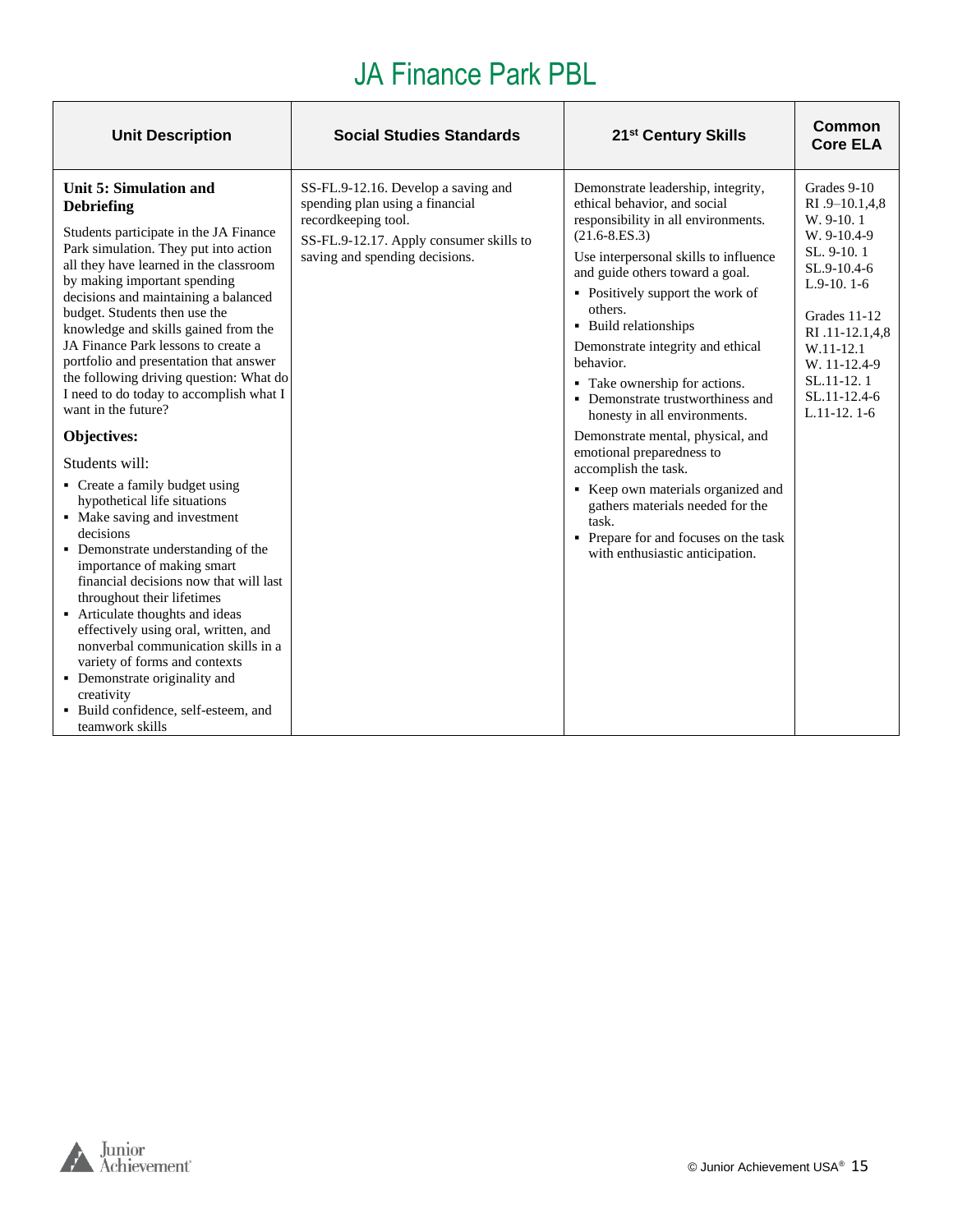| <b>Unit Description</b>                                                                                                                                                                                                                                                                                                                                                                                                                                                                                                                | <b>Social Studies Standards</b>                                                                                                                                                                                                                              | 21 <sup>st</sup> Century Skills                                                                                                                                                                                                                                                                                                                                                                                                                                                                                                                                                                                                                       | <b>English</b><br><b>Language Arts</b>                                                                                                              |
|----------------------------------------------------------------------------------------------------------------------------------------------------------------------------------------------------------------------------------------------------------------------------------------------------------------------------------------------------------------------------------------------------------------------------------------------------------------------------------------------------------------------------------------|--------------------------------------------------------------------------------------------------------------------------------------------------------------------------------------------------------------------------------------------------------------|-------------------------------------------------------------------------------------------------------------------------------------------------------------------------------------------------------------------------------------------------------------------------------------------------------------------------------------------------------------------------------------------------------------------------------------------------------------------------------------------------------------------------------------------------------------------------------------------------------------------------------------------------------|-----------------------------------------------------------------------------------------------------------------------------------------------------|
| Theme 1: Employment and<br><b>Income</b><br><b>Foundation 1 Career Cluster</b><br>Students learn about the 16 career<br>clusters and how their own interests<br>and skills can help them determine a<br>career pathway<br>Objectives:<br>Students will:<br>• Examine careers and corresponding<br>career clusters.<br>• Apply interests and skills to specific<br>career clusters.<br>• Research possible careers within a<br>chosen career cluster.<br>• Analyze how interests and skills may<br>relate to a specific career cluster. | SS-FL.9-12.13. Develop short- and<br>long-term financial goals.<br>SS-FL.9-12.14. Evaluate<br>entrepreneurship, career choices and the<br>effect on the standard of living.<br>SS-FL.9-12.15. Evaluate the effect of<br>taxes and other factors on income.   | Communicate and work productively with<br>others, incorporating different<br>perspectives and cross cultural<br>understanding, to increase innovation and<br>the quality of work. $(21.9-12.E.S.1)$<br>• Work appropriately and productively<br>with others.<br>• Use all the appropriate principles of<br>communication effectively.<br>Demonstrate leadership skills, integrity,<br>ethical behavior, and social responsibility<br>while collaborating to achieve common<br>goals. (21.9-12.ES.3)<br>• Use interpersonal skills to influence<br>and guide others toward a goal.<br>Leverage the strengths of others to<br>accomplish a common goal. | RI.9-10.1,4<br>W.9-10.2,4,6,7,8<br>SL 9-10. 1,2,4,5,6<br>$L$ 9-10, 1-6<br>RI.11-12.1,4<br>W.11-12.2,4,6,7,8<br>SL 9-10. 1,2,4,5,6<br>$L$ 11-12, 1-6 |
| Theme 1: Employment and Income<br><b>Foundation 2 Net Income</b><br>Students learn the difference between<br>gross pay and net pay and understand<br>the various taxes and other deductions<br>withheld from a paycheck.<br>Objectives:<br>Students will:<br>• Identify the difference between gross<br>pay and net pay.<br>• Identify the components on an<br>earnings statement (pay stub) that<br>affect net income.<br>• Calculate net monthly income after<br>removing taxes, benefits, and other<br>deductions.                  | SS-FL.9-12.13. Develop short- and<br>long-term financial goals. o SS-FL.9-<br>12.14. Evaluate entrepreneurship,<br>career choices and the effect on the<br>standard of living.<br>SS-FL.9-12.15. Evaluate the effect of<br>taxes and other factors on income | Adapt to various roles and responsibilities<br>and work flexibly in climates of<br>ambiguity and changing priorities. (21.9-<br>12.ES.2)<br>Adapt to varied roles, responsibilities, and<br>expectations                                                                                                                                                                                                                                                                                                                                                                                                                                              | RI.9-10.1,4<br>W.9-10.2,4,6,7,8<br>SL 9-10. 1,2,4,5,6<br>L 9-10. 1-6<br>RI.11-12.1,4<br>W.11-12.2,4,6,7,8<br>SL 9-10. 1,2,4,5,6<br>L 11-12. 1-6     |

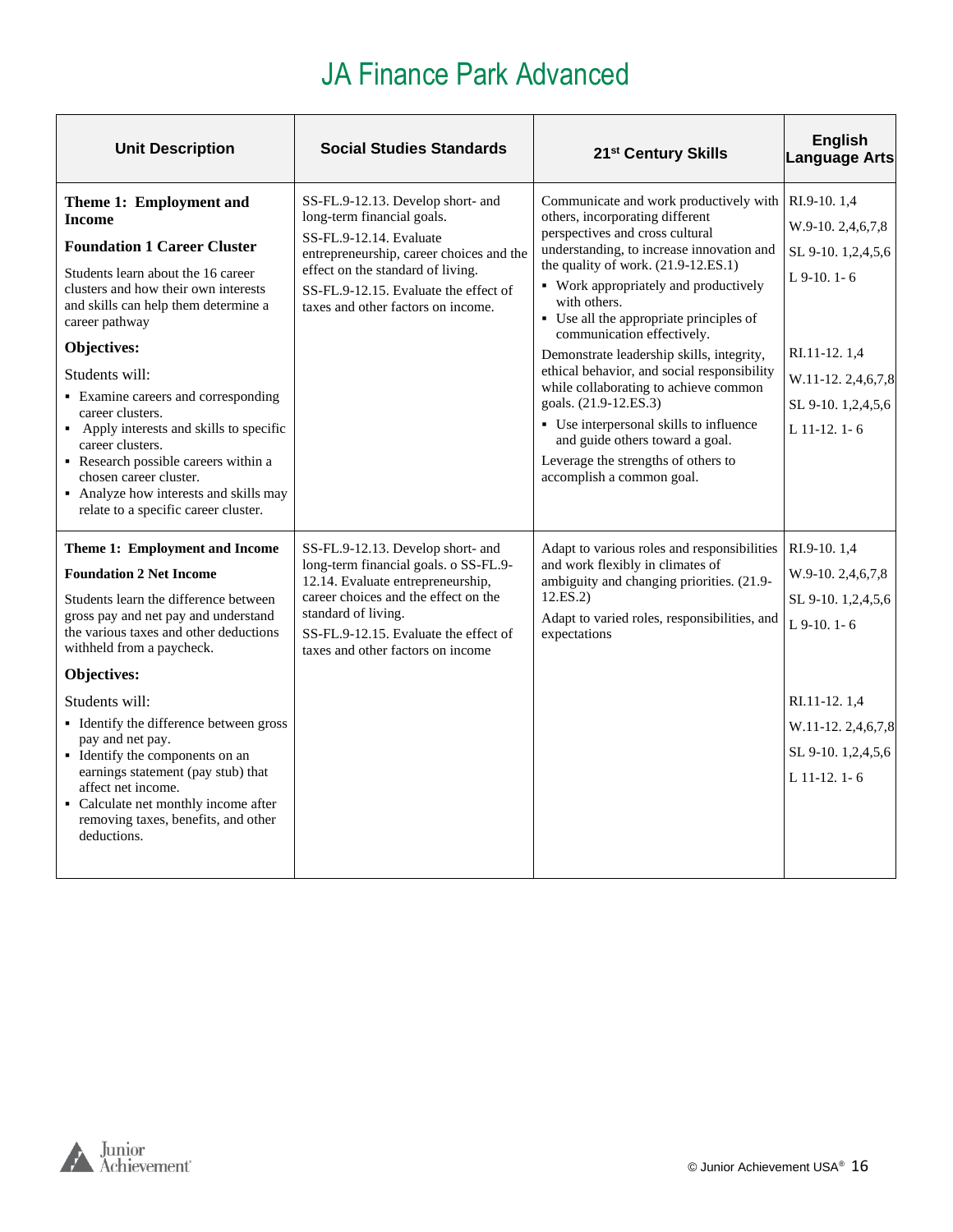| <b>Unit Description</b>                                                                                                                                                                                                                                                                                                                                                                                                                                                                                                                                                                                                             | <b>Social Studies Standards</b>                                                                                                                                                                             | 21 <sup>st</sup> Century Skills                                                                                                                                                                                                                                                                                                                                                                                                                                                                                                                                                                                                                               | <b>English</b><br><b>Language Arts</b>                                                                                         |
|-------------------------------------------------------------------------------------------------------------------------------------------------------------------------------------------------------------------------------------------------------------------------------------------------------------------------------------------------------------------------------------------------------------------------------------------------------------------------------------------------------------------------------------------------------------------------------------------------------------------------------------|-------------------------------------------------------------------------------------------------------------------------------------------------------------------------------------------------------------|---------------------------------------------------------------------------------------------------------------------------------------------------------------------------------------------------------------------------------------------------------------------------------------------------------------------------------------------------------------------------------------------------------------------------------------------------------------------------------------------------------------------------------------------------------------------------------------------------------------------------------------------------------------|--------------------------------------------------------------------------------------------------------------------------------|
| Theme 2: Employment and<br><b>Education</b><br><b>The Value of Education</b><br>Students learn about the time<br>commitments, costs and benefits of<br>post-secondary education options.<br>Then they compete to find four<br>occupations from the Occupational<br>Outlook Handbook with the highest<br>return on investment.<br>Objectives:<br>Students will:<br>• Identify the benefits of<br>postsecondary education, including<br>trade schools and military service.<br>• Identify the income projection for a<br>variety of careers.<br>• Calculate the return on the<br>educational investment for different<br>occupations. | SS-FL.9-12.17. Apply consumer skills to<br>saving and spending decisions.<br>SS-FL.9-12.14. Evaluate entrepreneurship,<br>career choices and the effect on the standard<br>of living. (21st century skills) | Communicate and work productively<br>with others, incorporating different<br>perspectives and cross cultural<br>understanding, to increase innovation<br>and the quality of work. (21.9-<br>12.ES.1)<br>• Work appropriately and<br>productively with others.<br>• Use all the appropriate principles<br>of communication effectively.<br>Demonstrate leadership skills,<br>integrity, ethical behavior, and social<br>responsibility while collaborating to<br>achieve common goals. (21.9-<br>12.ES.3)<br>• Use interpersonal skills to<br>influence and guide others toward<br>a goal.<br>Leverage the strengths of others to<br>accomplish a common goal. | RI.9-10.1,4<br>SL 9-10. 1,2,4,5,6<br>$L$ 9-10, 1-6<br>RI.11-12.1,4<br>SL 9-10. 1,2,4,5,6<br>$L$ 11-12, 1-6                     |
| Theme 3: Financial<br><b>Responsibility and Decision</b><br><b>Making</b><br><b>Financial Decision Making</b><br>Students learn a process for making<br>decisions and recognize the<br>responsibilities associated with<br>personal financial decisions.<br>Objectives:<br>Students will:<br>• Use rational and considered<br>decision-making steps to select<br>financial goals and priorities.<br>• Explain how decisions made today<br>can impact the future                                                                                                                                                                     | SS-FL.9-12.17. Apply consumer skills to<br>saving and spending decisions.<br>SS-Econ.9-12.14. Use cost-benefit analysis<br>to argue for or against an economic<br>decision.                                 | Adapt to various roles and<br>responsibilities and work flexibly in<br>climates of ambiguity and changing<br>priorities. (21.9-12.ES.2)<br>• Adapt to varied roles,<br>responsibilities, and expectations.<br>Demonstrate appropriate risk-taking                                                                                                                                                                                                                                                                                                                                                                                                             | RI.9-10.1.4<br>W.9-10.1,4<br>SL 9-10.1,2,5<br>$L$ 9-10. 1-6<br>RI.11-12.1.4<br>W.11-12.1,4<br>SL 9-10. 1,2,5<br>$L$ 11-12. 1-6 |

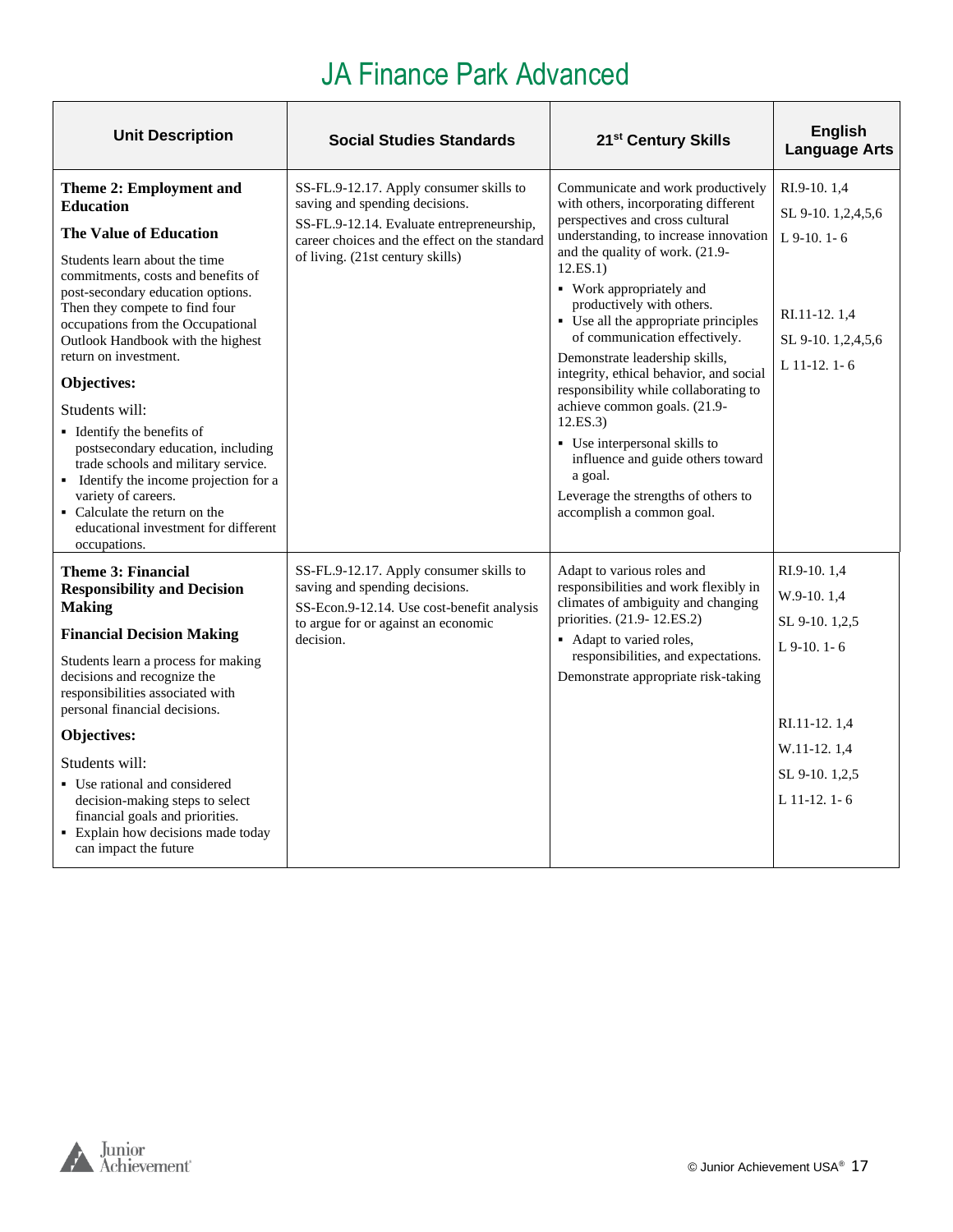| <b>Unit Description</b>                                                                                                                                                                                                                                                                                                                                                                                                                                                                                                                | <b>Social Studies Standards</b>                                                                                                                                                 | 21 <sup>st</sup> Century Skills                                                                                                                                                                                                                                                                                                                                                                                   | <b>English</b><br>Language<br><b>Arts</b>                                                                                                           |
|----------------------------------------------------------------------------------------------------------------------------------------------------------------------------------------------------------------------------------------------------------------------------------------------------------------------------------------------------------------------------------------------------------------------------------------------------------------------------------------------------------------------------------------|---------------------------------------------------------------------------------------------------------------------------------------------------------------------------------|-------------------------------------------------------------------------------------------------------------------------------------------------------------------------------------------------------------------------------------------------------------------------------------------------------------------------------------------------------------------------------------------------------------------|-----------------------------------------------------------------------------------------------------------------------------------------------------|
| <b>Theme 4: Planning and Money</b><br><b>Management</b><br><b>Next-Level Budgeting</b><br>Students explore the differences between<br>needs and wants, and then learn about the<br>parts of a budget and the importance of<br>budgeting.<br>Objectives:<br>Students will:<br>Recognize some of the reasons why<br>people might spend more than they<br>earn.<br>Identify and use parts of a budget.<br>List the long-term effects of<br>overspending.                                                                                  | SS-FL.9-12.16. Develop a saving and<br>spending plan using a financial<br>recordkeeping tool.<br>SS-FL.9-12.20. Investigate strategies to<br>avoid and manage debt effectively. | Adapt to various roles and<br>responsibilities and work flexibly in<br>climates of ambiguity and changing<br>priorities. (21.9-12.ES.2)<br>Adapt to varied roles, responsibilities,<br>and expectations<br>• Work independently or as a part of a<br>team<br>• Learn from mistakes and accept<br>feedback<br>• Carry out multiple tasks or projects<br>• Continuously monitor the success of a<br>project or task | RI.9-10 1,4<br>SL 9-10 1,2<br>$L$ 9-10 1-6<br>RI.11-12 1,4<br>SL 9-10 1,2<br>$L$ 11-12 1-6                                                          |
| <b>Theme 5: Risk Management and</b><br><b>Insurance</b><br><b>Insurance</b><br>Students analyze the conditions under<br>which it is appropriate for young adults to<br>have life, health, and disability insurance.<br>Objectives:<br>Students will:<br>• Recognize strategies for managing<br>risk.<br>• List the benefits of having insurance<br>for risk management.<br>• Identify conditions under which it is<br>appropriate for young adults to have<br>life, health, and disability insurance.<br>• Compare insurance policies. | SS-FL.9-12.23. Justify reasons to use<br>various forms of insurance.<br>SS-Econ.9-12.14. Use cost-benefit<br>analysis to argue for or against an<br>economic decision.          | Adapt to various roles and<br>responsibilities and work flexibly in<br>climates of ambiguity and changing<br>priorities. (21.9-12.ES.2)<br>Demonstrate appropriate risk-taking                                                                                                                                                                                                                                    | RI.9-10 1,4<br>$W.9-10$<br>1,2,4,6,7,8<br>SL 9-10 1,2,4,5<br>$L$ 9-10 1-6<br>RI.11-12 1,4<br>W.11-12<br>2,4,6,7,8<br>SL 9-10 1,2,4,5<br>L 11-12 1-6 |

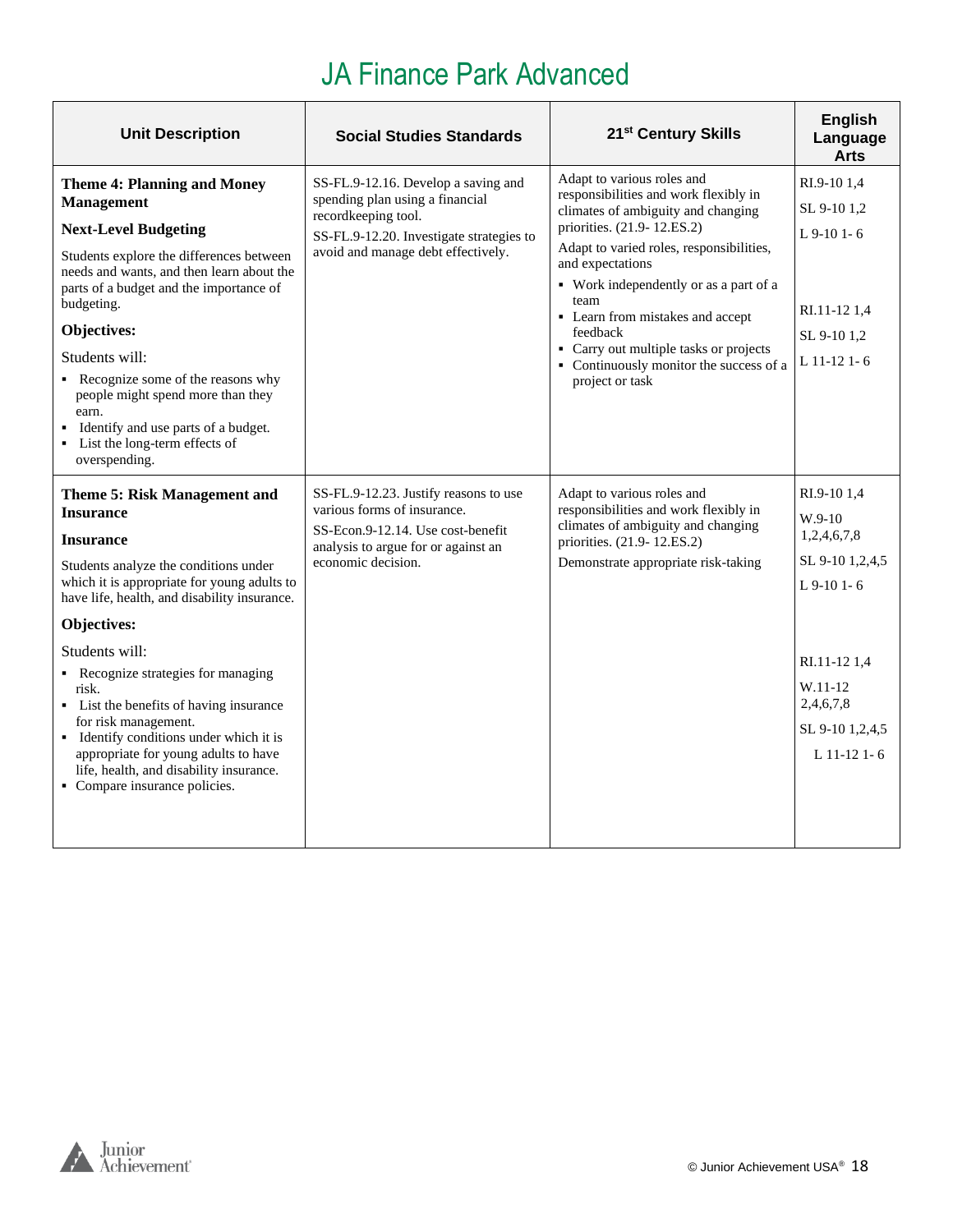| <b>Unit Description</b>                                                                                                                                                                                                                                                                                                                                                                                                                                                                                                                                            | <b>Social Studies Standards</b>                                                                                                                                                                                                                                                                                          | 21 <sup>st</sup> Century Skills                                                                                                                                                                                                                                                                                                                                                                                                                                                                                                                                                                                                                                | <b>English</b><br>Language<br><b>Arts</b>                                                                                                                   |
|--------------------------------------------------------------------------------------------------------------------------------------------------------------------------------------------------------------------------------------------------------------------------------------------------------------------------------------------------------------------------------------------------------------------------------------------------------------------------------------------------------------------------------------------------------------------|--------------------------------------------------------------------------------------------------------------------------------------------------------------------------------------------------------------------------------------------------------------------------------------------------------------------------|----------------------------------------------------------------------------------------------------------------------------------------------------------------------------------------------------------------------------------------------------------------------------------------------------------------------------------------------------------------------------------------------------------------------------------------------------------------------------------------------------------------------------------------------------------------------------------------------------------------------------------------------------------------|-------------------------------------------------------------------------------------------------------------------------------------------------------------|
| Theme 6: Investing<br><b>Investing for the Future</b><br>Students learn about different types of<br>investments and collaborate to build a<br>diversified investment portfolio.<br>Objectives:<br>Students will:<br>• Recognize different investment<br>options.<br>• Compare the benefits and risks of<br>various investment options.<br>• Create a diversified investment<br>portfolio that maximizes profit                                                                                                                                                     | SS-FL.9-12.13. Develop short- and long-<br>term financial goals.<br>SS-FL.9-12.22. Apply investment tools to<br>meet financial goals.<br>SS-Econ.9-12.14. Use cost-benefit analysis<br>to argue for or against an economic<br>decision.                                                                                  | Communicate and work productively<br>with others, incorporating different<br>perspectives and cross cultural<br>understanding, to increase innovation<br>and the quality of work. (21.9-12.ES.1)<br>Work appropriately and productively<br>with others<br>• Set goals<br>• Effectively communicate with group<br>and stakeholders<br>Demonstrate respectful behavior to<br>group member ideas and opinions                                                                                                                                                                                                                                                     | RI.9-10 1,4<br>W.9-101.8<br>SL 9-10 1,2,5<br>$L$ 9-10 1-6<br>RI.11-12 1,4<br>W.11-12 1,8<br>SL 9-10 1,2,5<br>L 11-12 1-6                                    |
| <b>Theme 7: Simulation and</b><br><b>Debrief</b><br>Students participate in the JA Finance<br>Park simulation then reflect on the<br>activities they participated in during<br>the simulation and engage in an<br>activity to connect their learnings and<br>takeaways from the JA Finance Park<br>simulation to their future career and<br>money management goals.<br>Objectives:<br>Students will:<br>• Identify key learnings from the JA<br>Finance Park simulation.<br>• Analyze and apply lessons learned<br>to future career and money<br>management goals. | SS-FL.9-12.16. Develop a saving and<br>spending plan using a financial<br>recordkeeping tool.<br>SS-FL.9-12.20. Investigate strategies to<br>avoid and manage debt effectively.<br>SS-FL.9-12.13. Develop short- and long-<br>term financial goals.<br>SS-FL.9-12.22. Apply investment tools to<br>meet financial goals. | Demonstrate leadership skills, integrity,<br>ethical behavior, and social<br>responsibility while collaborating to<br>achieve common goals. (21.9-12.ES.3)<br>Use interpersonal skills to influence and<br>guide others toward a goal<br>• Positively support the work of others<br>• Facilitate and delegate responsibilities<br>to best accomplish goal(s)<br>• Build relationships<br>Demonstrate integrity and ethical<br>behavior<br>Demonstrate mental, physical, and<br>emotional preparedness to accomplish<br>the task<br>• Organize required materials in a<br>readily accessible format.<br>• Focus and become energized on the<br>task objectives. | RI.9-10 1.4<br>$W.9-10$<br>1,2,4,6,7,8<br>SL 9-10 1,2,4,5,6<br>$L$ 9-10 1-6<br>RI.11-12 1.4<br>W.11-12<br>1,2,4,6,7,8<br>SL 9-10 1,2,4,5,6<br>$L$ 11-12 1-6 |

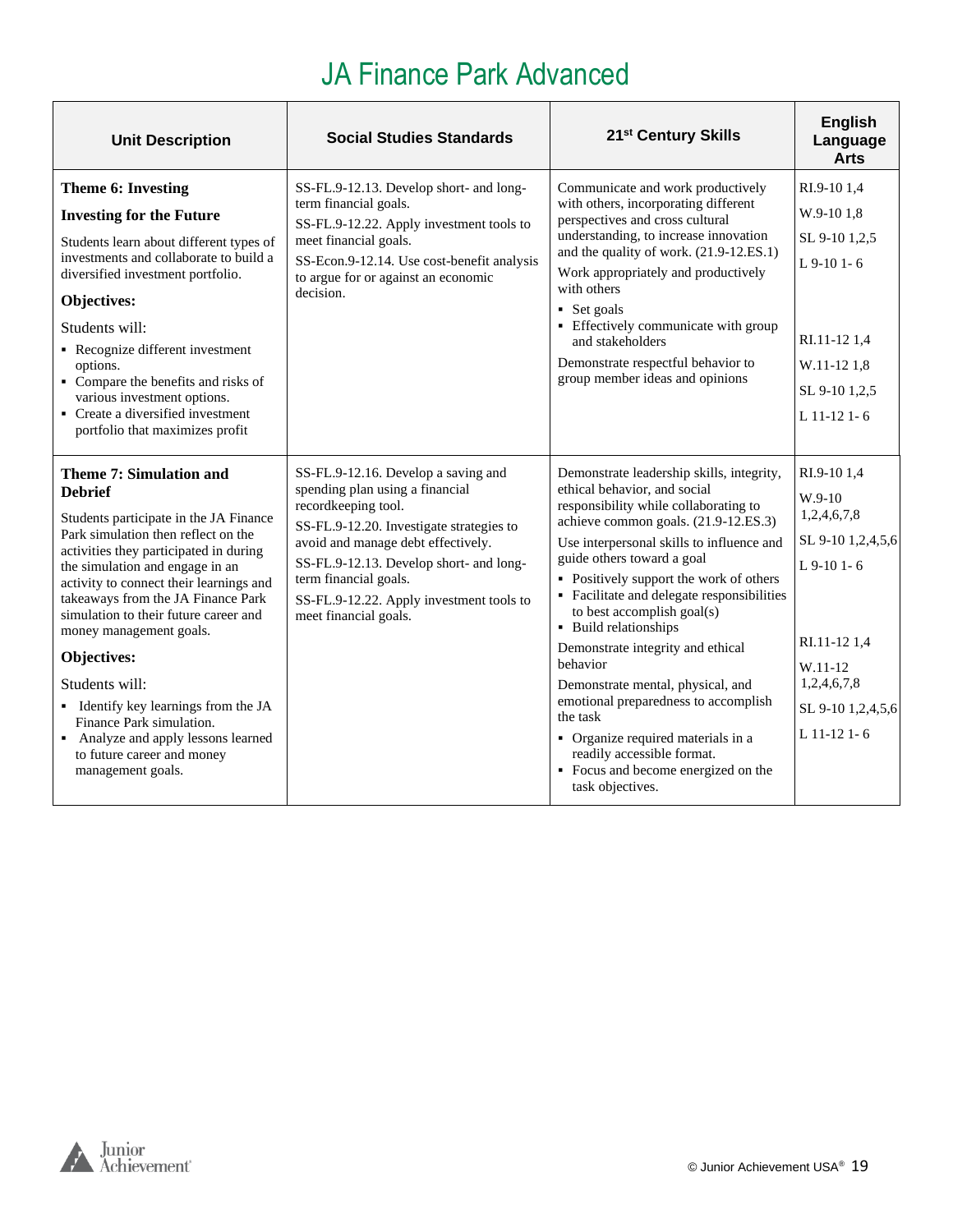| <b>Extension Details</b>                                                                                                                                                                                                                                                                                                                                                                      | <b>Extension Objectives</b>                                                                                                                                                                                                                                                                                                                                               | <b>Financial Literacy</b><br><b>Standards</b>                                                                                        | 21 <sup>st</sup> Century Skills                                                                                                      |
|-----------------------------------------------------------------------------------------------------------------------------------------------------------------------------------------------------------------------------------------------------------------------------------------------------------------------------------------------------------------------------------------------|---------------------------------------------------------------------------------------------------------------------------------------------------------------------------------------------------------------------------------------------------------------------------------------------------------------------------------------------------------------------------|--------------------------------------------------------------------------------------------------------------------------------------|--------------------------------------------------------------------------------------------------------------------------------------|
| Theme 1: Employment and Income                                                                                                                                                                                                                                                                                                                                                                |                                                                                                                                                                                                                                                                                                                                                                           |                                                                                                                                      |                                                                                                                                      |
| 1.3 Entrepreneurial Strengths<br>and Talents<br>Students are introduced to<br>entrepreneurial characteristics and<br>how they help in business. They<br>take a self-assessment and create a<br>plan to improve their<br>entrepreneurial skills.                                                                                                                                               | Students will:<br>Identify the characteristics of a<br>$\blacksquare$<br>successful entrepreneur.<br>Examine personal<br>entrepreneurial qualifications<br>and characteristics.<br>• Develop a plan for building<br>entrepreneurial skills.                                                                                                                               | SS-FL.9-12.14. Evaluate<br>entrepreneurship, career<br>choices and the effect on the<br>standard of living.                          | SS-FL.9-12.14. Evaluate<br>entrepreneurship, career<br>choices and the effect on the<br>standard of living.                          |
| 1.4 Job Loss<br>Students are introduced to factors<br>that can lead to job loss. They learn<br>which professions are likely to be<br>more affected by specific factors<br>and compare two worker scenarios.<br>Students see how being prepared<br>can help minimize job loss stress<br>and they sketch out a plan to<br>prepare for a possible job loss.                                      | Students will:<br>Recognize factors that can lead<br>to job loss, including economic<br>downturns (layoffs, natural<br>disasters, foreclosure),<br>globalization, and automation.<br>Develop a plan for preparing for<br>job loss.<br>• Identify professional<br>development and job retraining<br>opportunities to help when job<br>loss happens.                        | SS-FL.9-12.14. Evaluate<br>entrepreneurship, career<br>choices and the effect on the<br>standard of living. (21st<br>century skills) | SS-FL.9-12.14. Evaluate<br>entrepreneurship, career<br>choices and the effect on the<br>standard of living. (21st<br>century skills) |
| 1.5 My Work Values and<br><b>Responsibilities</b><br>Students compare two employees<br>to see the importance of soft skills<br>and strong work ethic, and then<br>they learn why work ethic is<br>important to employers. They are<br>challenged to make ethical<br>decisions in the workplace, and<br>they also draft answers to mock<br>interview questions addressing<br>their work ethic. | Students will:<br>Recognize the importance of<br>$\blacksquare$<br>having a good work ethic and<br>making good choices, including<br>ethical decisions, in the<br>workplace.<br>Explain why certain decisions<br>$\blacksquare$<br>made at work, such as taking<br>excessive sick days, having<br>unexcused absences, or arriving<br>late, have negative<br>consequences. | SS-FL.9-12.14. Evaluate<br>entrepreneurship, career<br>choices and the effect on the<br>standard of living. (21st<br>century skills) | SS-FL.9-12.14. Evaluate<br>entrepreneurship, career<br>choices and the effect on the<br>standard of living. (21st<br>century skills) |

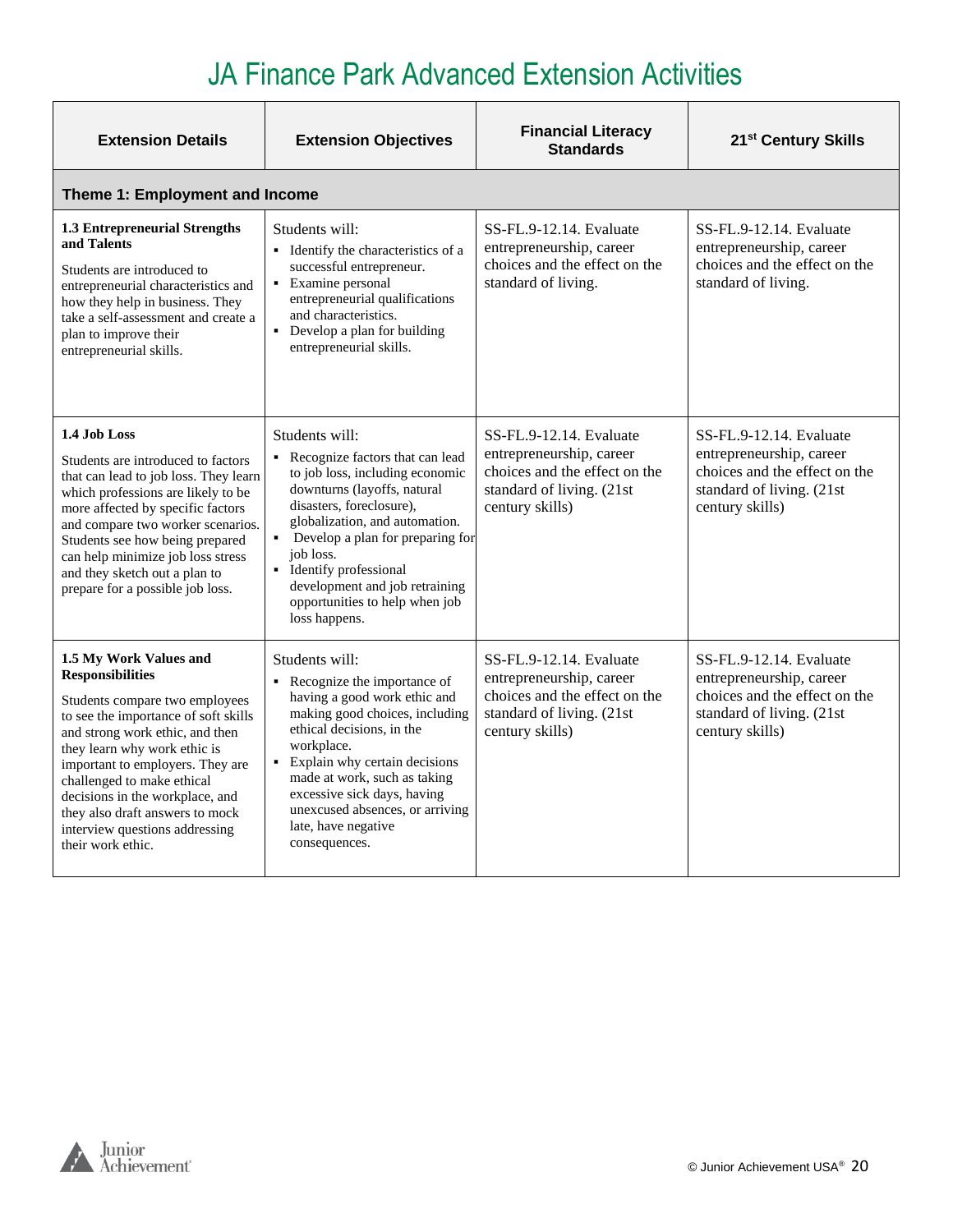| <b>Extension Details</b>                                                                                                                                                                                                                                                                                                                                                                             | <b>Extension Objectives</b>                                                                                                                                                                                              | <b>Financial Literacy</b><br><b>Standards</b>                                                                                                                                  | 21 <sup>st</sup> Century Skills                                                                                                                                                                                     |
|------------------------------------------------------------------------------------------------------------------------------------------------------------------------------------------------------------------------------------------------------------------------------------------------------------------------------------------------------------------------------------------------------|--------------------------------------------------------------------------------------------------------------------------------------------------------------------------------------------------------------------------|--------------------------------------------------------------------------------------------------------------------------------------------------------------------------------|---------------------------------------------------------------------------------------------------------------------------------------------------------------------------------------------------------------------|
| 1.6 The IRS W-4 Form<br>Students learn about the process of<br>withholding money for taxes on<br>their paychecks. They can use a<br>tax estimator to determine how<br>much income to withhold for<br>taxes, discover where their tax<br>dollars are spent, and are<br>introduced to tax exemptions.<br>Students use the IRS website to<br>locate the W-4 form and answer<br>some specific questions. | Students will:<br>• Explain the purpose of the W-4<br>form.<br>• Examine the employee sections<br>of the W-4 form                                                                                                        | SS-FL.9-12.15. Evaluate the<br>effect of taxes and other factors<br>on income.                                                                                                 | $(21.9-12.ES.4)$ Perform work<br>without oversight<br>Assesses the situation and<br>identify the priority/necessary<br>actions to be taken<br>• Understand the value of the task<br>in relationship to greater goal |
| Theme 2: Employment and Education                                                                                                                                                                                                                                                                                                                                                                    |                                                                                                                                                                                                                          |                                                                                                                                                                                |                                                                                                                                                                                                                     |
| 2.2 Applying for Financial Aid<br>with FAFSA<br>Students learn how to complete the<br>Free Application for Federal<br>Student Aid (FAFSA) form to<br>apply for financial aid for college.                                                                                                                                                                                                            | Students will:<br>• Explain the rationale for<br>completing the FAFSA form.<br>• Identify the resources and<br>information required for the<br>FAFSA form.<br>• Develop an action plan for<br>completing the FAFSA form. | SS-FL.9-12.15. Evaluate the<br>effect of taxes and other factors<br>on income.                                                                                                 | (21.9-12.ES.4) Use time<br>efficiently to manage workload<br>• Segment task into logical steps<br>with appropriate estimates of<br>time                                                                             |
| <b>2.3 Career Decisions</b><br>Students create a plan based on<br>their interests and talents and learn<br>how to set goals to help them<br>achieve that plan.                                                                                                                                                                                                                                       | Students will:<br>• Use a process to develop a<br>career plan.<br>• Identify career choices that<br>match interests and abilities<br>Develop a SMART goal to help<br>achieve a chosen career.                            | SS-FL.9-12.13. Develop short-<br>and long-term financial goals.<br>SS-FL.9-12.14. Evaluate<br>entrepreneurship, career choices<br>and the effect on the standard of<br>living. | Adapt to various roles and<br>responsibilities and work<br>flexibly in climates of<br>ambiguity and changing<br>priorities. (21.9-12.ES.2)                                                                          |

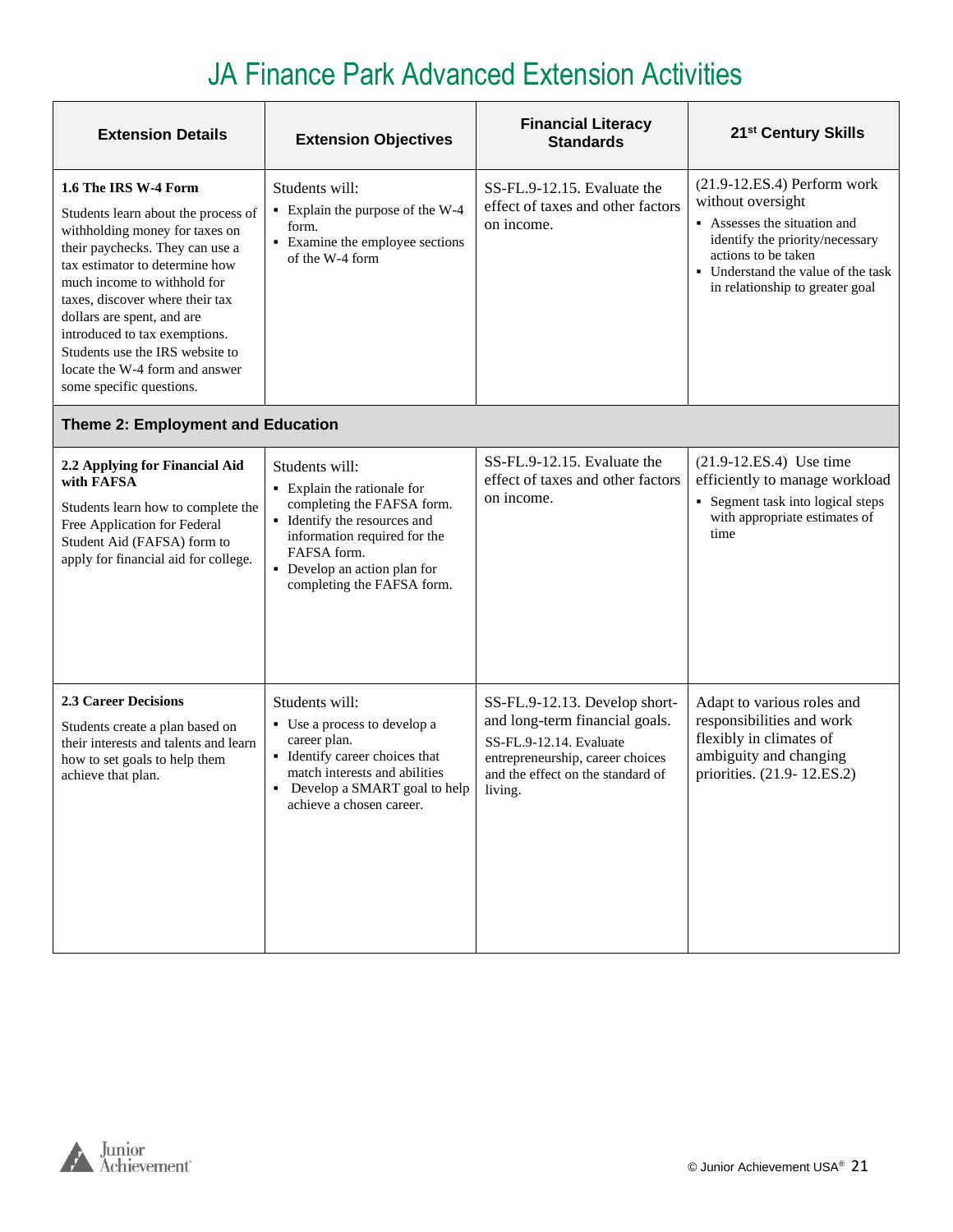| <b>Extension Details</b>                                                                                                                                                                               | <b>Extension Objectives</b>                                                                                                                                                                                                                                                                                                                                                               | <b>Financial Literacy</b><br><b>Standards</b>                                                                                                                     | 21 <sup>st</sup> Century Skills                                                                                                                                                                                                                                                                                                                                                                                |
|--------------------------------------------------------------------------------------------------------------------------------------------------------------------------------------------------------|-------------------------------------------------------------------------------------------------------------------------------------------------------------------------------------------------------------------------------------------------------------------------------------------------------------------------------------------------------------------------------------------|-------------------------------------------------------------------------------------------------------------------------------------------------------------------|----------------------------------------------------------------------------------------------------------------------------------------------------------------------------------------------------------------------------------------------------------------------------------------------------------------------------------------------------------------------------------------------------------------|
| 2.4 Grades Count!<br>Students consider the<br>consequence of grades and<br>other factors and their effects<br>on college options and<br>scholarships.                                                  | Students will:<br>• Reflect on their current<br>GPA and course selections<br>in light of key factors that<br>influence college<br>admissions.<br>• Calculate a possible GPA<br>based on potential new<br>courses.<br>• List the positive steps they<br>can take to be successful<br>with potential new courses<br>and improve the chance of<br>getting into a college of<br>their choice. | <b>NA</b>                                                                                                                                                         | Communicate and work productively with<br>others, incorporating different perspectives and<br>cross cultural understanding, to increase<br>innovation and the quality of work. (21.9-<br>12.ES.1)<br>Work appropriately and productively with<br>others<br>• Set goals                                                                                                                                         |
| 2.5 Interpreting a Financial<br><b>Aid Award Letter</b><br>Students learn how to interpret<br>a financial aid award letter and<br>negotiate for more aid                                               | Students will:<br>• Recognize the options<br>available upon receiving a<br>financial aid award letter.<br>• Analyze the parts of a<br>financial aid award letter.<br>• Identify effective strategies<br>for negotiating additional<br>financial aid.                                                                                                                                      | SS-FL.9-12.17. Apply<br>consumer skills to saving and<br>spending decisions.                                                                                      | Communicate and work productively with<br>others, incorporating different perspectives and<br>cross cultural understanding, to increase<br>innovation and the quality of work. (21.9-<br>12.ES.1)<br>• Process information in order to make an<br>informed decision<br>• Ask appropriate questions in seeking<br>clarification<br>• Read, understand and create information<br>presented in a variety of forms |
| 2.6 Paying for Postsecondary<br><b>Education</b><br>Students explore how to pay for<br>postsecondary education, a<br>major financial decision that<br>will impact their finances for<br>years to come. | Students will:<br>• Identify a savings goal and<br>plan.<br>• Contrast grants and<br>scholarships with student<br>loans.<br>• Explain the responsibilities<br>associated with student loan<br>debt.                                                                                                                                                                                       | SS-FL.9-12.17. Apply<br>consumer skills to saving and<br>spending decisions.<br>SS-FL.9-12.20. Investigate<br>strategies to avoid and manage<br>debt effectively. | Communicate and work productively with<br>others, incorporating different perspectives and<br>cross cultural understanding, to increase<br>innovation and the quality of work. (21.9-<br>12.ES.1)<br>Work appropriately and productively alone or<br>with others<br>• Set goals                                                                                                                                |

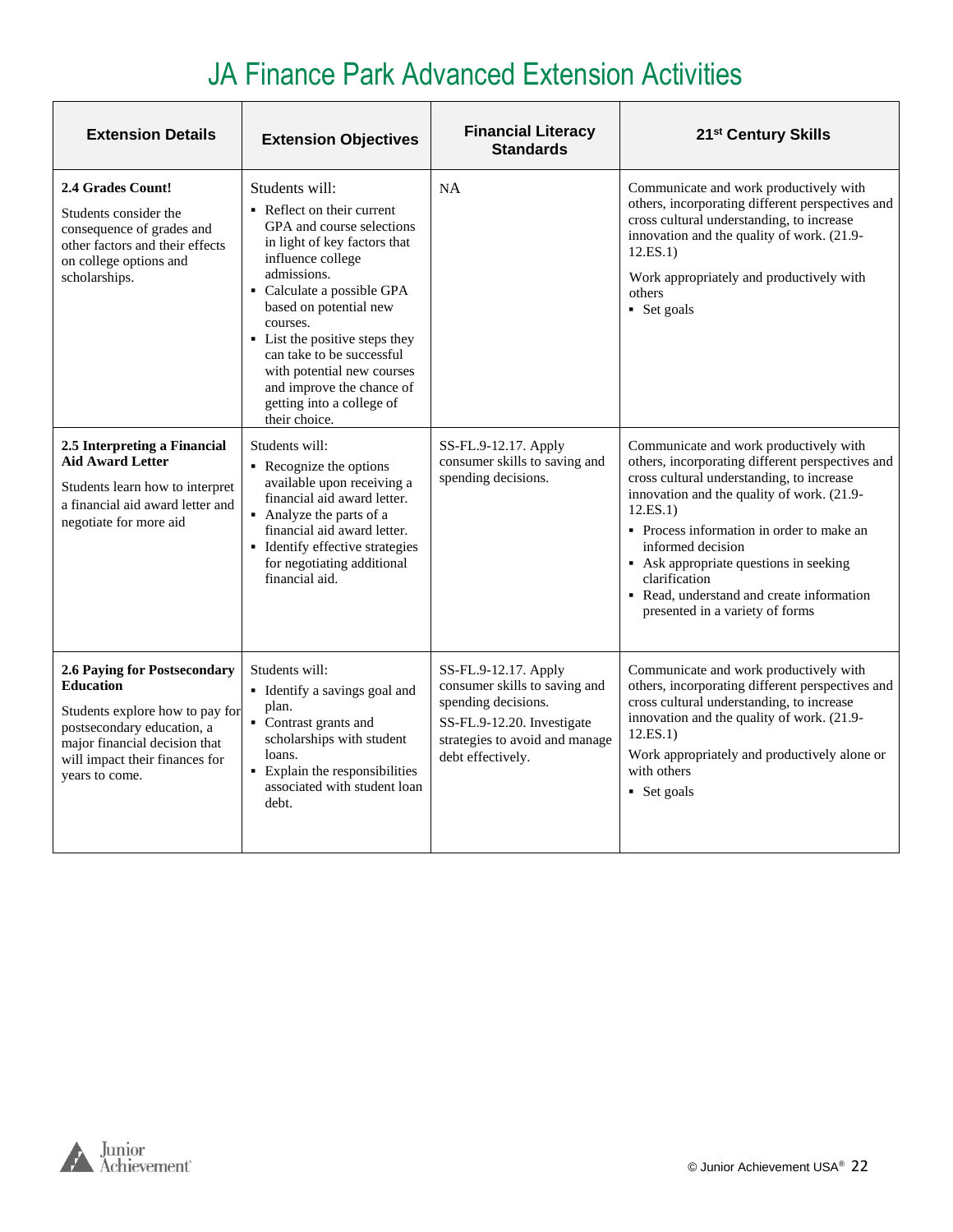| <b>Extension Details</b>                                                                                                                                          | <b>Extension Objectives</b>                                                                                                                                                                                                                                                                  | <b>Financial Literacy</b><br><b>Standards</b>                                                                                                                                  | 21 <sup>st</sup> Century Skills                                                                                                                                                                                                                                                                                                                        |
|-------------------------------------------------------------------------------------------------------------------------------------------------------------------|----------------------------------------------------------------------------------------------------------------------------------------------------------------------------------------------------------------------------------------------------------------------------------------------|--------------------------------------------------------------------------------------------------------------------------------------------------------------------------------|--------------------------------------------------------------------------------------------------------------------------------------------------------------------------------------------------------------------------------------------------------------------------------------------------------------------------------------------------------|
|                                                                                                                                                                   | Theme 3: Financial Responsibility and Decision Making                                                                                                                                                                                                                                        |                                                                                                                                                                                |                                                                                                                                                                                                                                                                                                                                                        |
| 3.2 Buying Your First Car<br>Students learn to be smart<br>consumers when purchasing a<br>new or used car                                                         | Students will:<br>• Compare benefits of buying and<br>leasing a car.<br>· Identify costs associated with<br>buying and owning a car.<br>• Explain benefits of buying new<br>and used cars.<br>Analyze costs and features of<br>several vehicles to identify the<br>best car for one's needs. | SS-FL.9-12.17. Apply consumer<br>skills to saving and spending<br>decisions.<br>SS-Econ.9-12.14. Use cost-benefit<br>analysis to argue for or against an<br>economic decision. | $(21.9-12.E.S.3)$ Demonstrate<br>integrity and ethical behavior<br>• Accept ownership for actions •<br>Demonstrate trustworthiness and<br>honesty<br>• Make decisions based on<br>important core values                                                                                                                                                |
| 3.3 Cost of Living<br>Students consider the<br>differences in cost of living<br>and median wage in different<br>areas of the United States.                       | Students will:<br>• Compare cost of living in different<br>states.<br>• Discover the different median<br>wage for different states and<br>occupations.<br>• Make a four-step plan for the<br>future.                                                                                         | SS-FL.9-12.17. Apply consumer<br>skills to saving and spending<br>decisions.<br>SS-FL.9-12.15. Evaluate the effect<br>of taxes and other factors on<br>income.                 | Communicate and work<br>productively with others,<br>incorporating different perspectives<br>and cross cultural understanding, to<br>increase innovation and the quality<br>of work. (21.9-12.ES.1)<br>Work appropriately and<br>productively alone or with others<br>• Set goals                                                                      |
| 3.4 My Financial Future and<br><b>Debt</b><br>Students learn how to use<br>credit responsibly, why they<br>should keep debt low, and why<br>credit scores matter. | Students will:<br>• Recognize the effects of late or<br>missed payments.<br>• Explain the effect of debts on a<br>person's net worth.<br>• Distinguish between good use and<br>misuse of credit cards.                                                                                       | SS-FL.9-12.13. Develop short- and<br>long-term financial goals.<br>SS-FL.9-12.20. Investigate<br>strategies to avoid and manage debt<br>effectively.                           | Demonstrate leadership skills,<br>integrity, ethical behavior, and<br>social responsibility while<br>collaborating to achieve common<br>goals. (21.9-12.ES.3)<br>Demonstrate integrity and ethical<br>behavior<br>• Accept ownership for actions •<br>Demonstrate trustworthiness and<br>honesty<br>• Make decisions based on<br>important core values |

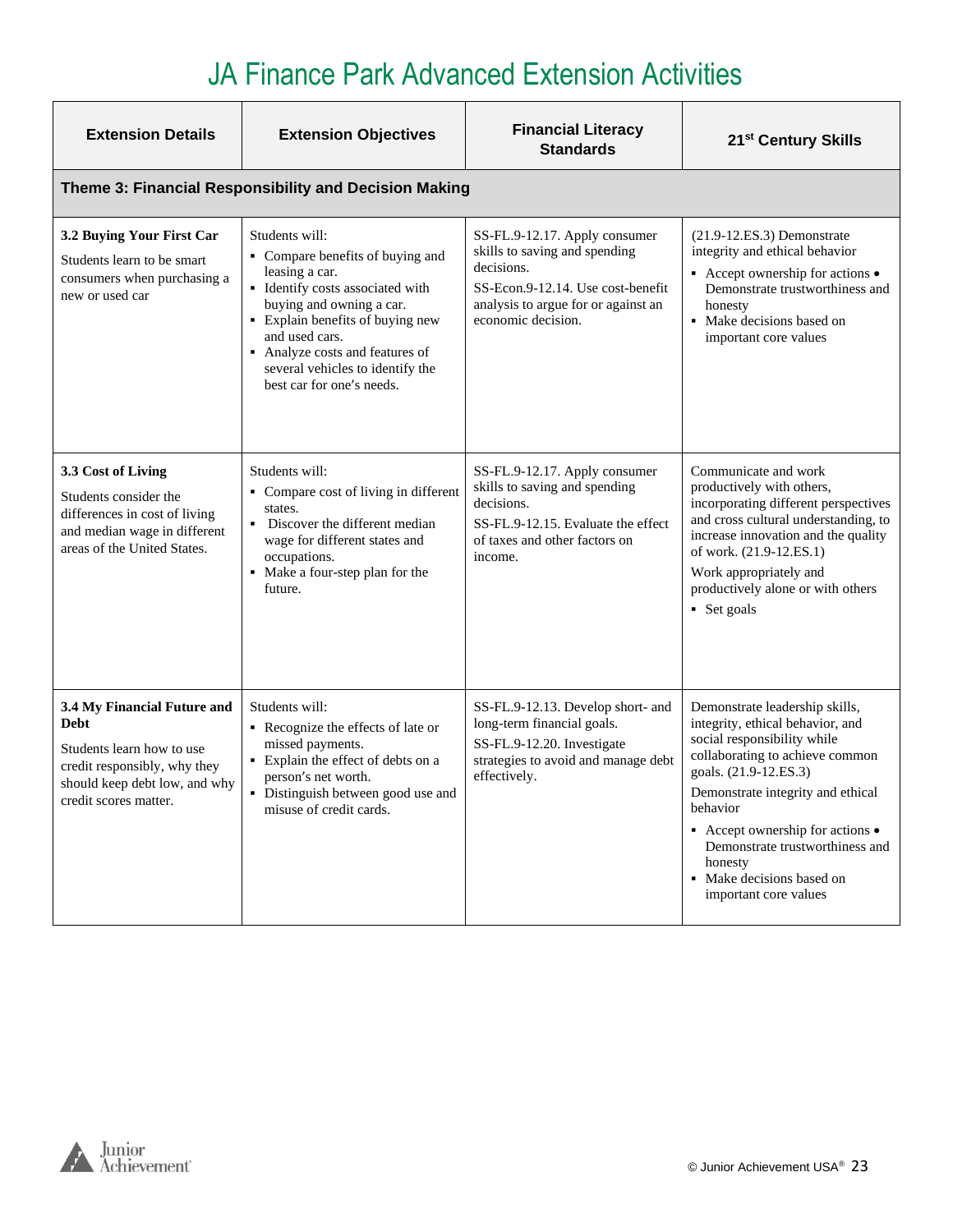| <b>Extension Details</b>                                                                                                                                            | <b>Extension Objectives</b>                                                                                                                                                                                                                                                                                        | <b>Financial Literacy</b><br><b>Standards</b>                                                                                                        | 21 <sup>st</sup> Century Skills                                                                                                                                                                                                                                                                                                                                          |
|---------------------------------------------------------------------------------------------------------------------------------------------------------------------|--------------------------------------------------------------------------------------------------------------------------------------------------------------------------------------------------------------------------------------------------------------------------------------------------------------------|------------------------------------------------------------------------------------------------------------------------------------------------------|--------------------------------------------------------------------------------------------------------------------------------------------------------------------------------------------------------------------------------------------------------------------------------------------------------------------------------------------------------------------------|
| 3.5 Philanthropy<br>Students consider the<br>emotional, social, and financial<br>benefits of charitable giving as<br>part of creating a personal<br>financial plan. | Students will:<br>• Explain the difference<br>between philanthropy and<br>charity.<br>• Express how society<br>benefits when others donate<br>money for worthy causes.<br>• Evaluate how philanthropy<br>fits within a personal<br>financial plan.<br>• Clarify how charitable<br>giving may have tax<br>benefits. | $SS-Econ.9-12.14$ . Use cost-<br>benefit analysis to argue for or<br>against an economic decision.                                                   | Demonstrate initiative and<br>self-direction through high<br>achievement and lifelong<br>learning while exploring the<br>ways individual talents and<br>skills can be used for<br>productive outcomes in<br>personal and professional life.<br>$(21.9 - 12.ES.4)$<br>Demonstrate core values                                                                             |
| 3.6 Planning for Financial<br><b>Success</b><br>Students use critical thinking<br>skills and design to<br>communicate the benefits of<br>financial goal planning.   | Students will:<br>• Recognize the steps for<br>financial goal planning.<br>Identify a financial goal and<br>develop a plan to reach it.                                                                                                                                                                            | SS-FL.9-12.13. Develop short-<br>and long-term financial goals.<br>SS-FL.9-12.20. Investigate<br>strategies to avoid and manage<br>debt effectively. | 21.9-12.ES.4) Set and achieve<br>high standards and goals<br>• Understand incremental<br>steps for acquiring goals<br>• Create a written plan<br>• Set realistic goals that match<br>aptitudes                                                                                                                                                                           |
| 3.7 Sales and Property Taxes<br>Students determine the impact<br>taxes have on financial<br>decision making.                                                        | Students will:<br>• Explain what taxes are used<br>for.<br>• Recognize different types of<br>taxes.<br>• Analyze the impact of taxes<br>on financial decisions, such<br>as buying a car or a home.                                                                                                                 | SS-FL.9-12.15. Evaluate the<br>effect of taxes and other<br>factors on income                                                                        | Demonstrate initiative and<br>self-direction through high<br>achievement and lifelong<br>learning while exploring the<br>ways individual talents and<br>skills can be used for<br>productive outcomes in<br>personal and professional life.<br>$(21.9 - 12.ES.4)$<br>Engage in effective problem<br>solving process<br>• Transfer learning from one<br>domain to another |
| Theme 4: Planning and Money Management                                                                                                                              |                                                                                                                                                                                                                                                                                                                    |                                                                                                                                                      |                                                                                                                                                                                                                                                                                                                                                                          |
| 4.2 A World Without Cash<br>Students learn about cashless<br>spending. They discover the<br>pros and cons of cashless                                               | Students will:<br>• Explore different payment<br>types, and classify the pros<br>and cons of using payment                                                                                                                                                                                                         | SS-FL.9-12.17. Apply<br>consumer skills to saving and<br>spending decisions.<br>SS-Econ.9-12.14. Use cost-                                           | $(21.9-12.E.S.1)$ Use different<br>perspectives to increase<br>innovation and the quality of<br>work                                                                                                                                                                                                                                                                     |

| pros and cons of cashless<br>spending, reflect on the impact<br>that apps and credit/debit cards<br>can have on spending and<br>security, and research a | and cons of using payment<br>apps.<br>Identify potential security<br>issues with using payment<br>apps. | SS-Econ.9-12.14. Use cost-<br>benefit analysis to argue for or<br>against an economic decision. | work<br>Gather input from all group<br>members |
|----------------------------------------------------------------------------------------------------------------------------------------------------------|---------------------------------------------------------------------------------------------------------|-------------------------------------------------------------------------------------------------|------------------------------------------------|
| payment app.                                                                                                                                             | Analyze how to use a<br>payment app to manage<br>spending.                                              |                                                                                                 |                                                |

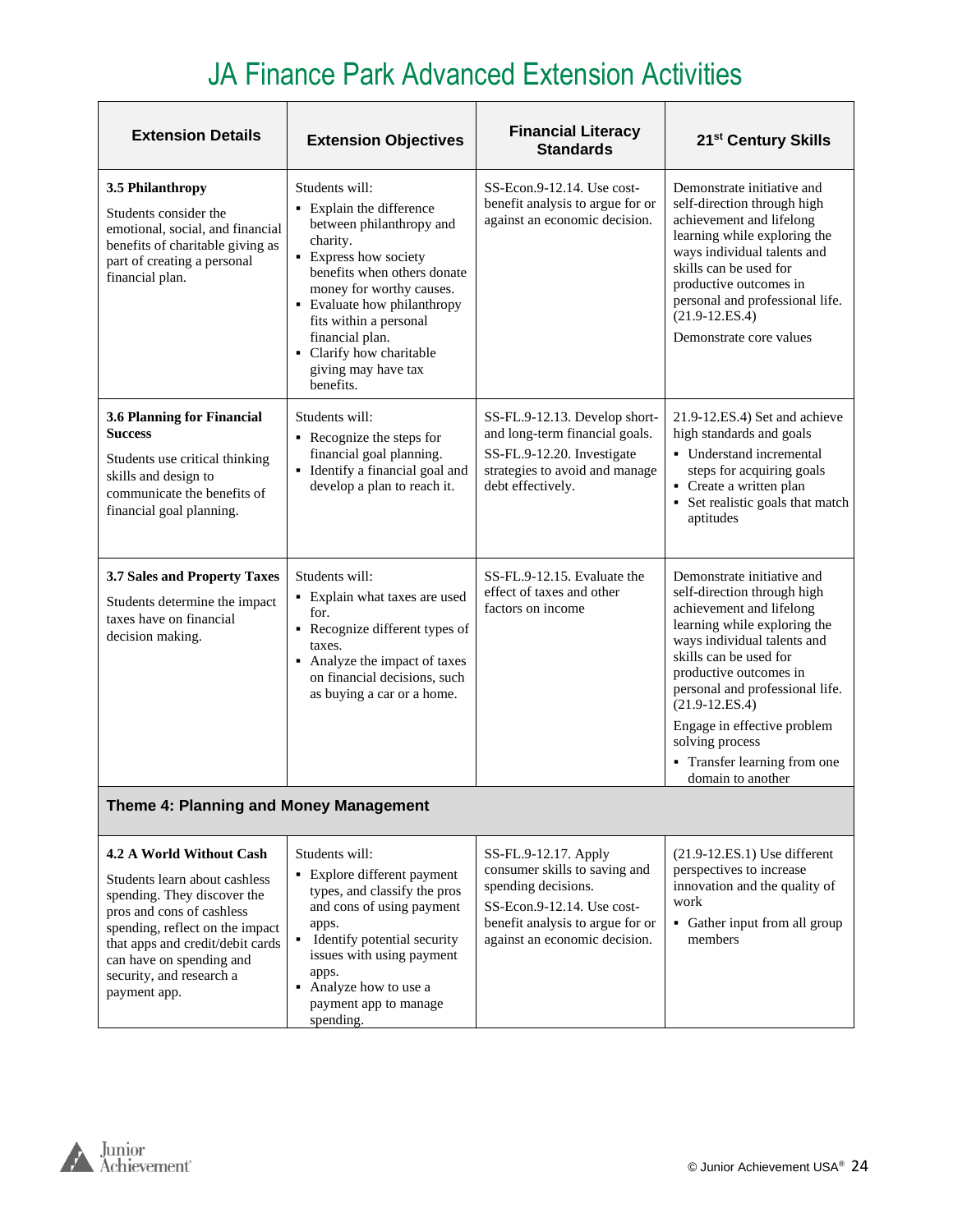| <b>Extension Details</b>                                                                                                                                                                                                                                                                        | <b>Extension Objectives</b>                                                                                                                                                                                                                                                | <b>Financial Literacy</b><br><b>Standards</b>                                                                                                                                      | 21 <sup>st</sup> Century Skills                                                                                                                  |  |
|-------------------------------------------------------------------------------------------------------------------------------------------------------------------------------------------------------------------------------------------------------------------------------------------------|----------------------------------------------------------------------------------------------------------------------------------------------------------------------------------------------------------------------------------------------------------------------------|------------------------------------------------------------------------------------------------------------------------------------------------------------------------------------|--------------------------------------------------------------------------------------------------------------------------------------------------|--|
| <b>4.3 Extracurricular Expenses</b><br>Students apply their<br>understanding of budgeting as<br>they explore how to budget for<br>extracurricular activities that<br>are part of many students' high<br>school experiences.                                                                     | Students will:<br>• Outline a short-term<br>financial goal for how to<br>save for extracurricular<br>expenses.<br>• Generate a personal budget<br>to achieve the goal                                                                                                      | SS-FL.9-12.16. Develop a<br>saving and spending plan using<br>a financial recordkeeping tool.                                                                                      | Adapt to various roles and<br>responsibilities and work<br>flexibly in climates of<br>ambiguity and changing<br>priorities. (21.9-12.ES.2)       |  |
| <b>4.4 Unexpected Expenses</b><br>Students understand the impact<br>of unexpected expenses on<br>their budget and the role of an<br>emergency fund in meeting<br>those expenses.                                                                                                                | Students will:<br>• Evaluate if an emergency<br>fund should be used for<br>different emergency<br>scenarios.<br>• Create an emergency fund<br>savings plan for an<br>emergency situation.<br>• Analyze how saving for an<br>emergency fund can impact<br>a monthly budget. | SS-FL.9-12.16. Develop a<br>saving and spending plan using<br>a financial recordkeeping tool.<br>SS-FL.9-12.20. Investigate<br>strategies to avoid and manage<br>debt effectively. | Adapt to various roles and<br>responsibilities and work<br>flexibly in climates of<br>ambiguity and changing<br>priorities. (21.9-12.ES.2)       |  |
| Theme 5: Risk Management and Insurance                                                                                                                                                                                                                                                          |                                                                                                                                                                                                                                                                            |                                                                                                                                                                                    |                                                                                                                                                  |  |
| 5.2 Auto Insurance<br>Students learn about different<br>types of auto insurance<br>policies and what each covers.<br>They explore the costs of<br>insurance, including premiums<br>and deductibles, and learn<br>strategies for keeping auto<br>insurance costs low.                            | Students will:<br>• Differentiate among the<br>main types of auto insurance<br>coverage.<br>• Identify ways to mitigate<br>risk to help keep auto<br>insurance costs down.                                                                                                 | SS-FL.9-12.17. Apply<br>consumer skills to saving and<br>spending decisions.<br>SS-FL.9-12.23. Justify reasons<br>to use various forms of<br>insurance.                            | $(21.9-12.E.S.1)$ Use different<br>perspectives to increase<br>innovation and the quality of<br>work<br>• Gather input from all group<br>members |  |
| 5.3 Mortgages<br>Students learn the basics about<br>mortgages, including what a<br>mortgage payment consists of<br>and the initial expenses for<br>obtaining a mortgage. They<br>explore different types of<br>mortgages and compare fixed-<br>rate, adjustable-rate, and<br>balloon mortgages. | Students will:<br>• Explain the expenses<br>associated with taking out a<br>mortgage.<br>Differentiate among<br>٠<br>different types of<br>mortgages.                                                                                                                      | SS-Econ.9-12.14. Use cost-<br>benefit analysis to argue for or<br>against an economic decision.<br>SS-FL.9-12.15. Evaluate the<br>effect of taxes and other<br>factors on income.  | $(21.9-12.E.S.1)$ Use different<br>perspectives to increase<br>innovation and the quality of<br>work<br>• Gather input from all group<br>members |  |